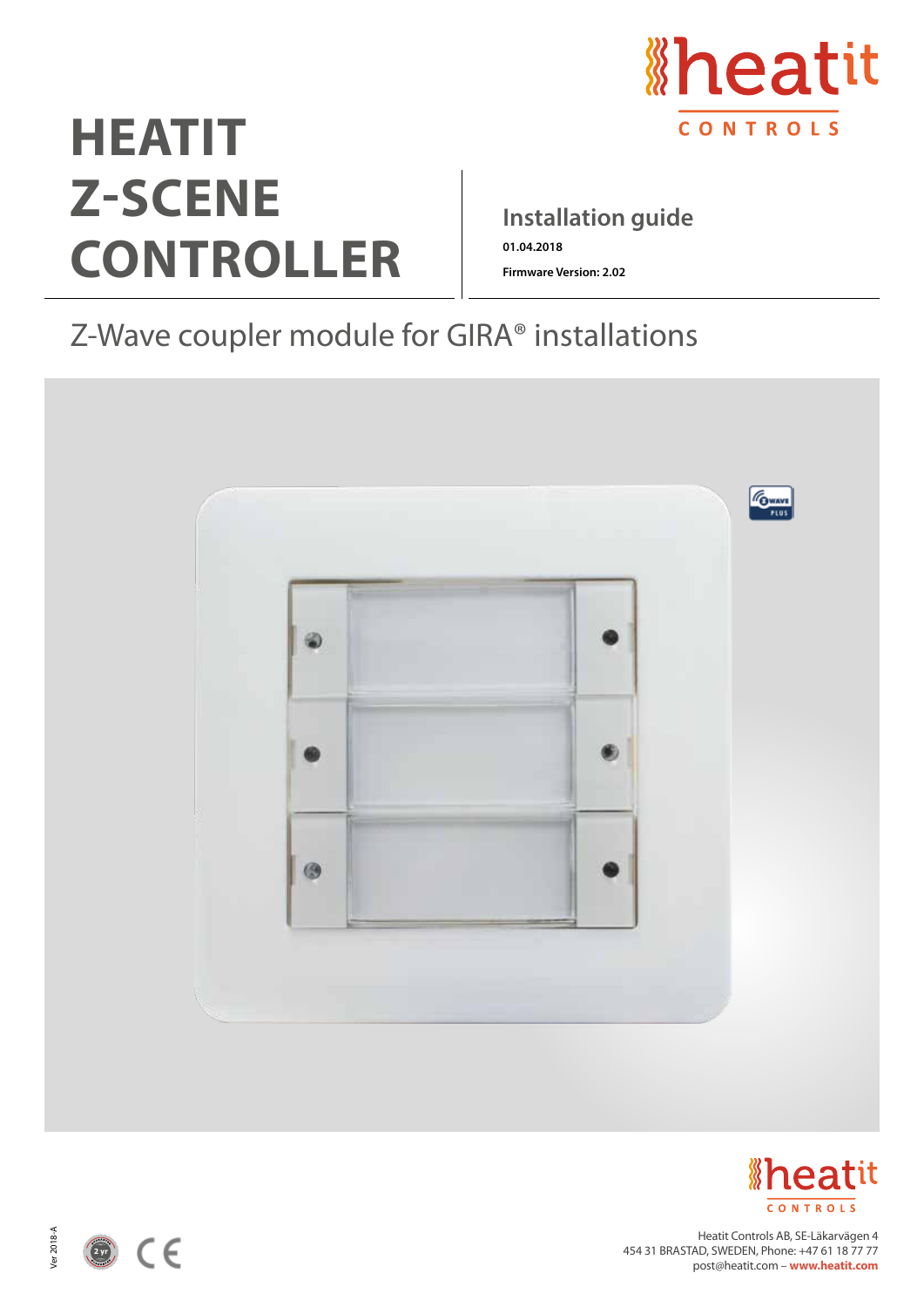# **CONTENTS**

| 3         | <b>1. QUICK START</b>                                |
|-----------|------------------------------------------------------|
| 3         | <b>2. PRODUCT DESCRIPTION</b>                        |
| 4         | <b>3. INSTALLATION GUIDELINES</b>                    |
| 4         | <b>4. FACTORY RESET</b>                              |
| 4         | <b>5. BEHAVIOR WITHIN THE Z-WAVE NETWORK</b>         |
| $5 - 8$   | <b>6. OPERATING THE DEVICE</b>                       |
| 8         | <b>7. NODE INFORMATION FRAME</b>                     |
| 8         | <b>8. ASSOCIATIONS</b>                               |
| 9         | <b>9. SETTINGS AND REMOVING ASSOCIATIONS</b>         |
| 10        | <b>10. HEATIT Z-SCENE CONTROLLER INCLUDED SECURE</b> |
| $11 - 17$ | <b>11. CONFIGURATION PARAMETERS</b>                  |
| 18        | <b>12. COMMAND CLASSES</b>                           |
| 19        | <b>13. TECHNICAL DATA</b>                            |
| 20        | <b>14. EXPLANATION OF Z-WAVE SPECIFIC TERMS</b>      |
| 20        | <b>15. DISPOSAL GUIDELINES</b>                       |
|           |                                                      |
|           |                                                      |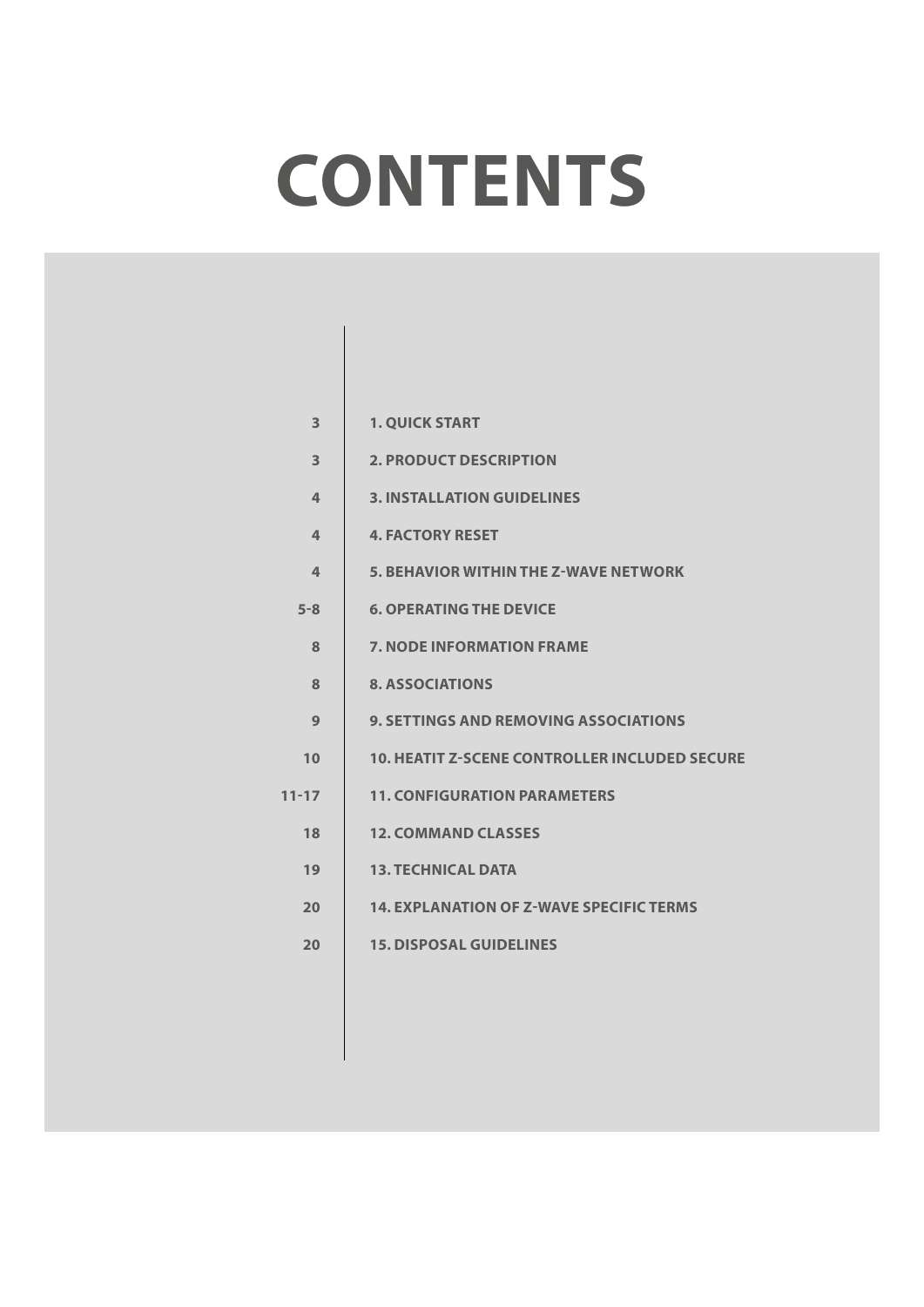# **1. QUICK START**

Heatit Z-Scene Controller is a Z-Wave coupler module for GIRA pushbuttons. The module is designed for interfacing a GIRA push button sensor module (GIRA push button sensor 2, type 2003 100) with two 10 pole connectors to a Z-Wave network.

The Heatit Z-Scene Controller module contains a built-in relay that will allow you to control a local load and turning the module into a wall switch. The module can control Z-Wave connected devices in up to six Z-Wave groups

Pushing the upper left button 3 times, (triple click) will activate Inclusion Mode on the device. It is also possible to activate Inclusion Mode by triple clicking the switch inside the module (through a little hole in the front of the module).

Please refer to the following chapters for a detailed information about all aspects of the products usage.



# **2. PRODUCT DESCRIPTION**

The Z-Home Control Heatit Z-Scene Controller with a GIRA pushbutton module is a Z-Wave wall switch device that can both control other Z-Wave devices and activate scenes. Although it is controlling other devices, the device cannot act as Z-Wave network controller and will always need a Z-Wave network controller to be included into a Z-Wave network.

The device can work in different modes and with different functionality, which can be selected by means of various configuration parameters.

- Control of groups of other Z-Wave devices using 'ON', 'OFF' and 'DIM' commands.
- Activation of scenes in Gateways or other Z-Wave devices (configurable scene numbers).
- The LEDs can be controlled in a numbers of ways.

Heatit Z-Scene Controller contains a relay output that allows the module to control a local load. The relay is controllable by means of the modules different buttons or by other Z-Wave devices.

Heatit Z-Scene Controller can act as a Scene Controller by transmitting different Scene Notifications, when the buttons are pressed, long-pressed and double-pressed (the last one requires that House Cleaning Mode isn't disabled).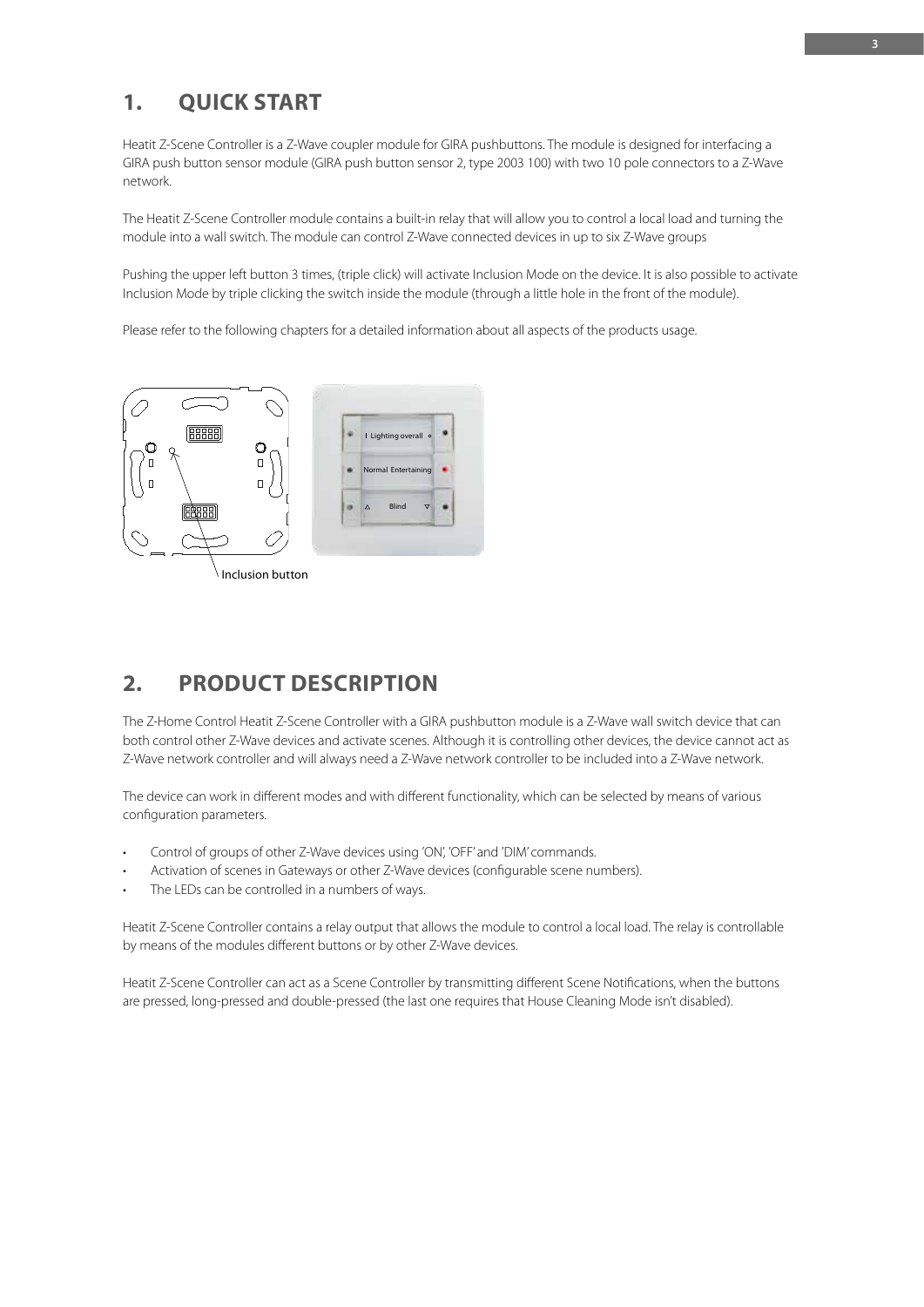# **3. INSTALLATION GUIDELINES**

ATTENTION: only authorized technicians under consideration of the country-specific installation guidelines/norms may do works with 230 Volt mains power. Prior to the assembly of the product, the voltage network has to be switched off and ensured against re-switching.

The Heatit Z-Scene Controller insert is constructed to fit into standard EURO wall boxes (60 mm). To fasten the insert in the wall box, fasten the four screws when the insert has been mounted in to the wall box. When Heatit Z-Scene Controller is installed in the wall box, then the GIRA pushbutton module can mounted by clicking the GIRA module into to Heatit Z-Scene Controller insert. The two screws, which are delivered together with GIRA module, can then be used to fasten the GIRA module.

The schematics below shows how to wire Heatit Z-Scene Controller. The two wires from the mains distribution panel are connected to the inserts contacts **N** and **L**. The contact marked with  $\uparrow$  is for the switched output; internally connected to **L** through the switching relay. Contacts with same markings (**N** and **L**) are internally connected and can be used for cable looping.



# **4. FACTORY RESET**

Heatit Z-Scene Controller can be factory reset by pressing the small button inside the module (through the small hole in the plastic cover) for at least 10 seconds.

# **5. BEHAVIOUR WITHIN THE Z-WAVE NETWORK**

This product can be operated in any Z-Wave network with other Z-Wave certified devices from other manufacturers. All non-battery operated nodes within the network will act as repeaters regardless of vendor to increase reliability of the network.

On delivery, the device does not belong to any Z-Wave network. The device needs to be added to an existing wireless network to communicate with the devices of this network. Devices can also be removed from a network. Both add and remove process are initiated by the primary controller of the Z-Wave network. This controller will be turned into a mode for adding or removing devices. Please refer to your primary controllers manual on how to turn your controller into add or remove mode. Only if the primary controller is in add or remove mode, this device can be added or removed from the network. When the device is removed from the network, it will set the device back to factory default.

If the device already belongs to a network, follow the remove process before adding it in your network. Otherwise, the adding of this device will fail.

Place your primary controller in Adding Mode by following the manufacturer's instructions, then activate the add mode on the device by triple-clicking the upper left button on the GIRA module, or by triple-clicking the little button inside the module (through the small hole in the plastic cover). The device is removed in the same manner, when the controller is in Removing Mode.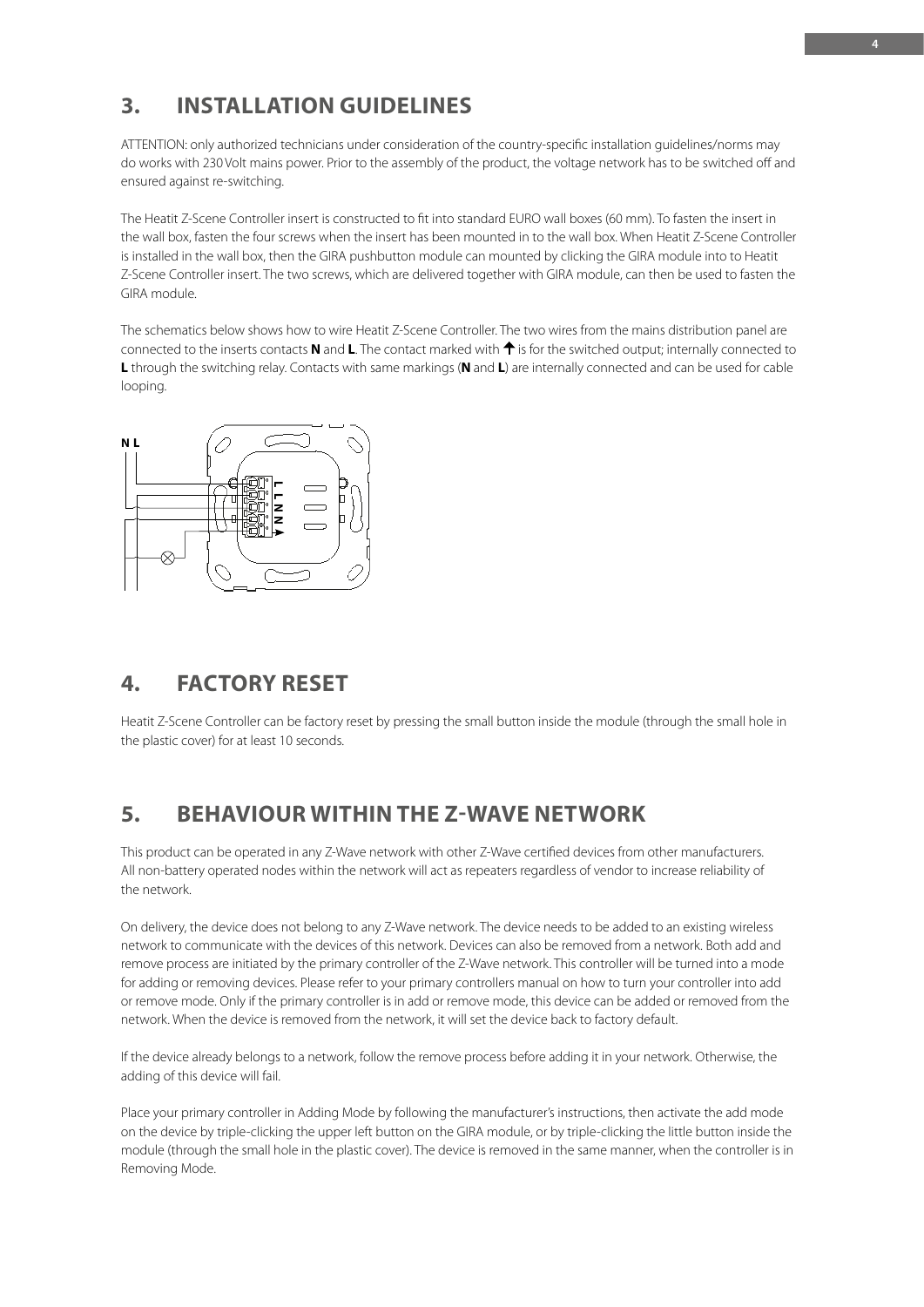# **6. OPERATING THE DEVICE**

Depending on the operating modes, configured using the configuration parameters, the 6 buttons can be used in different ways.

Buttons and LEDs:



## **MULTI CHANNEL MODE:**

Heatit Z-Scene Controller has support for the Multi Channel Command Class, and therefore be seen as seven logical devices by the Z-Wave Controller that supports this; one root device and six Binary Switch devices. Each of the six buttons Binary Switch devices has six Association Groups:

- First group is for the Lifeline group.
- Second group is **for Basic Command Class Basic Report.**
- Third group is for **Basic Command Class Basic Set.**
- Fourth group is for **Binary Switch Command Class Binary Switch Set.**
- Fifth group is for **Binary Toggle Switch Command Class Binary Toggle Switch Set.**
- Sixth group is for **Multilevel Switch Command Class Multilevel Switch Set.**

Commands sent to each of the logical devices will be interpreted according to the description in the section: Supporting Command Classes. Commands sent to the root device will be forwarded to device 1.

# **NO MULTI CHANNEL MODE:**

If the Z-Wave Controller, or the Z-Wave devices that shall be associated to Heatit Z-Scene Controller, does not support the **Multi Channel Command Class** (Multichannel encapsulation), then only the association groups in the root device is used. This device will contain all 31 association groups needed to send standard notification commands to the associated Z-Wave nodes when the buttons are used. For further information, see the chapter concerning association groups. All commands sent to the root device (the only device when not using Multichannel encapsulation), will be interpreted as it was sent to the logical device 1 (button #1). Therefore, if Multichannel encapsulation is NOT used, then it is not possible to send commands to the other five logical devices (buttons #2, #3, #4, #5, #6).

## **CENTRAL SCENE NOTIFICATIONS:**

Heatit Z-Scene Controller supports Central Scene Command Class and when a button is pressed, held or double-pressed, it will transmit a scene notification. It is possible to configure the scene numbers that will be transmitted through **Central Scene Notification Command Class**; default is scene one transmitted for button #1, scene two for button #2, etc. Central Scene notification commands are sent with corresponding attribute information; when the button is pressed, button is released, button is held and when the button is double-pressed. To disable Central Scene notifications, see configuration parameter #11.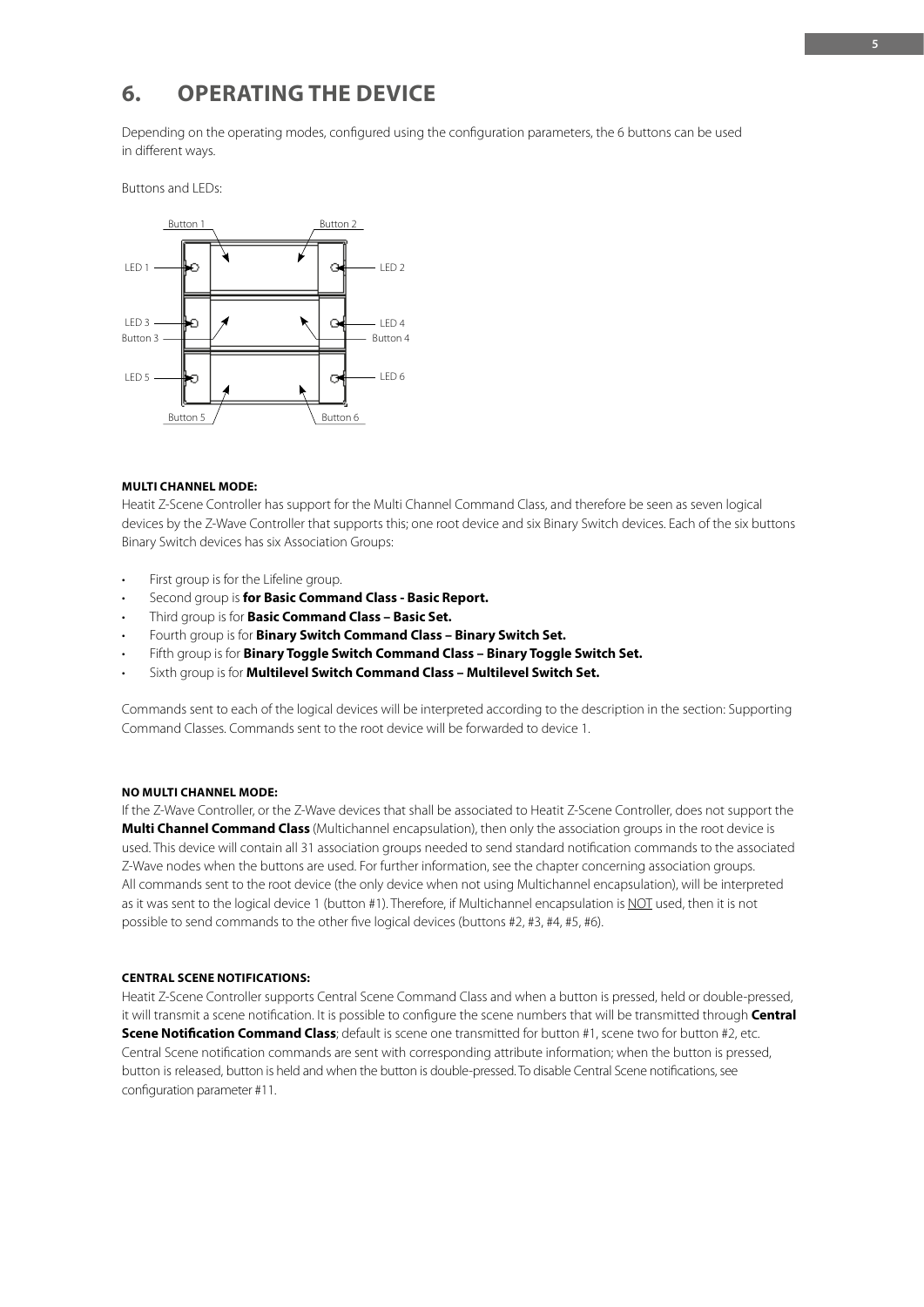# **SUPPORTING COMMAND CLASSES:**

Besides the mandatory command classes, Heatit Z-Scene Controller has support for following command classes:

## **• Basic Command Class.**

It is possible to send a **Basic Set** command to each of logical devices, by means of the Multichannel encapsulation. When a command is received, it will give the same result as if the corresponding button was activated, according to the **Basic Set** value sent, i.e. the LED will be controlled and the nodes programmed in the association groups will be notified, also a scene notification will be transmitted. A **Basic Set** value of 0x00 (0 decimal) corresponds to a button state OFF, a **Basic Set** value of 0xff (255 decimal) corresponds to a button state ON. It is possible to disable the control of the association groups by means of configuration parameters #19 - #24.

# **• Binary Switch Command Class.**

When a **Binary Switch Set** command is received in each of the logical devices, by means of the Multichannel encapsulation, it corresponds to that the logical devices button was activated, the nodes in the association groups will be notified and a scene notification will be transmitted. Furthermore, the LED will be controlled according to the actual state and the LED configuration. It is possible to disable the control of the association groups by means of configuration parameters #19 - #24.

#### **• Binary Toggle Switch Command Class.**

When a **Binary Switch Toggle Set** command is received in each of the logical devices, by means of the Multichannel encapsulation, is corresponds to that the logical devices button was activated (the state of the logical device will reversed), the nodes in the association groups will be notified and a scene notification will be transmitted. Furthermore, the LED will be controlled according to the actual state and the LED configuration. It is possible to disable the control of the association groups by means of configuration parameters #19 - #24.

# **• Multilevel Switch Command Class.**

When a **Multilevel Switch Set** command is received by a logical device, by means of the Multichannel encapsulation, it corresponds to that the button for the logical device was activated; the nodes programmed in the association groups will be notified and scene notification will be transmitted. Furthermore, the LED will be controlled according to actual state and the configuration of the LED. If **Multilevel Switch Start Level Change** or **Multilevel Switch Stop Level Change** commands are received, then the nodes programmed in association group 4 will be notified with a corresponding Multilevel Start/Stop Level Change command. This can be useful to control several nodes by only sending one command to the wall switch. It is possible to disable the control of the association groups by means of configuration parameters #19 - #24.

## **• Indicator Command Class.**

It is possible to control the backlight and the LEDs in each of the logical devices by means of sending different **Indicator Set** commands. Heatit Z-Scene Controller supports **Indicator Command Class** version 2, which also makes it possible to set ON periods and cycles in order to make different indication patterns. A level with value 0 turns off the LED and levels in the range of 1 – 99 turns the LED on. If only the Indicator Command Class is requested to control a LED, then the internal LED handling, in each of the logical devices, can be disabled by means of configuration parameters #4 - #9.

**NB!** Commands received by the logical root device will be forwarded to logical device #1.

## **• Pair Mode:**

The Heatit Z-Scene Controller buttons can be configured to work together in Pair Mode so that the upper two buttons (button #1 and #2), the middle two button (button #3 and #4), and the lower two buttons (button #5 and #6) will work together in pairs. Pair Mode for each of the three paddles (upper paddle, middle paddle and lower paddle) can be configured independently.

In Pair Mode, then when the left side buttons are held, they will send **Multilevel Switch Command Class Start Level Change** – up commands and the right side buttons will send **Multilevel Switch Command Class Start Level Change** – down commands.

For the **Binary Switch Command Class** and **Basic Command Class**; then the left side buttons will send ON commands when they are pressed, and OFF when the right side buttons are pressed.

If Pair Mode is configured for the upper button pair (button #1 and #2), then only the association groups for device 1 (button #1) will be used – device 2 (button #2) association groups will be inactive. Only commands to device 1 will control the switch function, so if it is required to turn off the switch pair, then an off command has to be sent to device 1, as a command sent to device 2 will not have any effect on the switch function (it will only control any associations for device 2).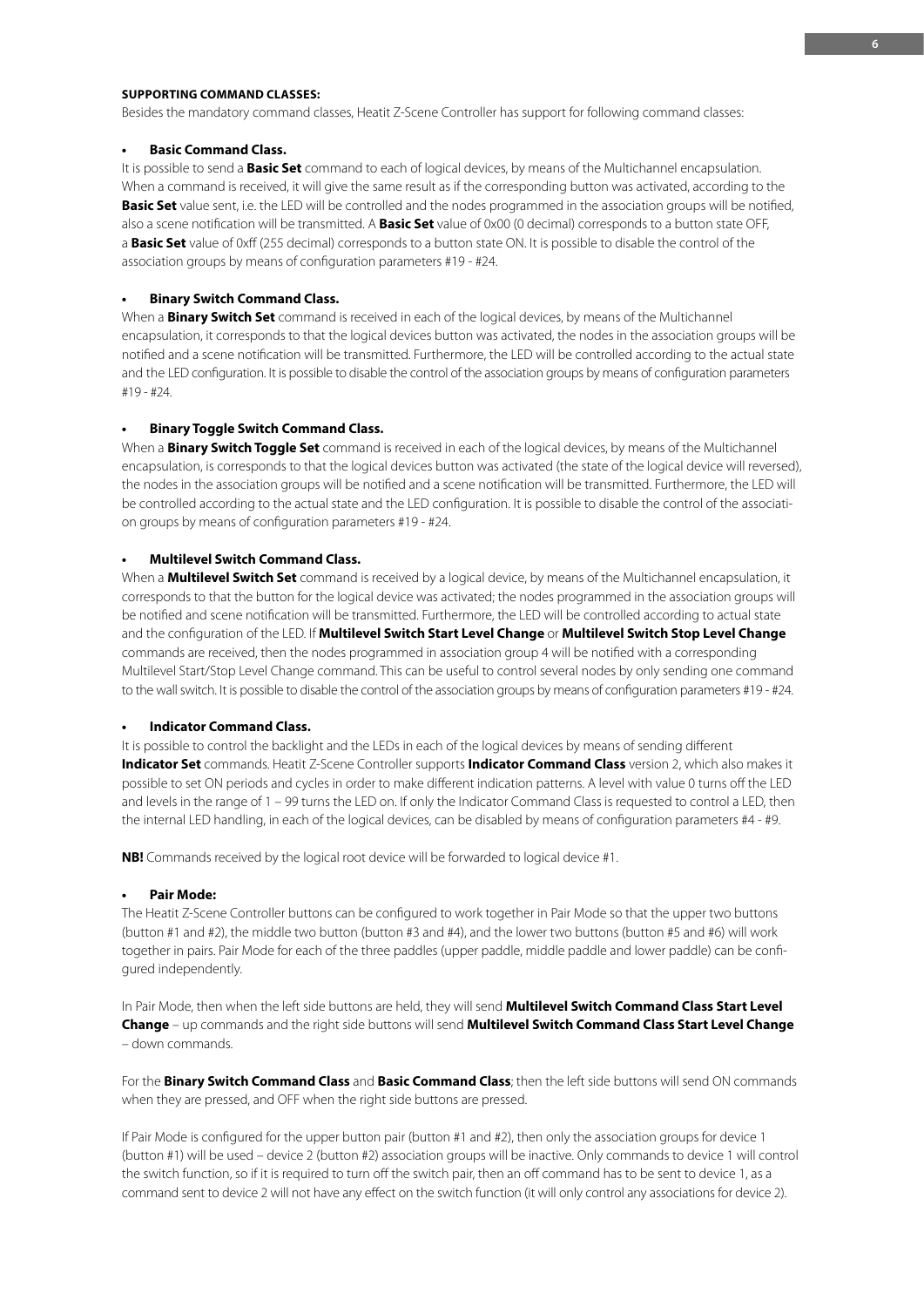If Pair Mode is configured for the middle button pair (button #2 and #3), then only the association groups for device 3 (button #3) will be used – device 4 (button #4) association groups will be inactive. Only commands to device 3 will control the switch function, so if it is required to turn off the switch pair, then an off command has to be sent to device 3, as a command sent to device 4 will not have any effect on the switch function (it will only control any associations for device 4).

If Pair Mode is configured for the lower button pair (button #5 and #6), then only the association groups for device 5 (button #5) will be used – device 6 (button #6) association groups will be inactive. Only commands to device 5 will control the switch function, so if it is required to turn off the switch pair, then an off command has to be sent to device 5, as a command sent to device 6 will not have any effect on the switch function (it will only control any associations for device 6).

See configuration parameters #1 - #3.

# **• LED modes:**

It is possible to configure the operation of each of the LEDs.

A LED is able to indicate the status of the corresponding button function or, in pair mode, the status for the corresponding paddle function.

Furthermore, it is possible to select inverted functionality, i.e. night mode.

The LEDs can also be configured to only show a short 5 seconds confirmation indication when a button is pressed.

The individual LED is also controllable by other Z-Wave devices by means of sending commands to the **Indicator Command Class.** Heatit Z-Scene Controller supports **Indicator Command Class** version 2 and it is therefore possible to send advanced **Indicator Set** commands with both an activation period and cycles, in order to make different indication patterns.

When **Indicator Set** commands are sent to the root device, then it is possible to control all LEDs and the backlight. Heatit Z-Scene Controller supports following indicator IDs:

| $\mathsf{ID}$ | <b>DEFINITION</b>         | <b>DESCRIPTION</b>                                    |
|---------------|---------------------------|-------------------------------------------------------|
| 0x30          | LCD BACKLIGHT             | Controls the backlight in the GIRA pushbutton module. |
| 0x41          | <b>BUTTON1 INDICATION</b> | Controls the light in LED1.                           |
| 0x42          | <b>BUTTON2 INDICATION</b> | Controls the light in LED2.                           |
| 0x43          | <b>BUTTON3 INDICATION</b> | Controls the light in LED3.                           |
| 0x44          | <b>BUTTON4 INDICATION</b> | Controls the light in LED4.                           |
| 0x45          | <b>BUTTON5 INDICATION</b> | Controls the light in LED5.                           |
| 0x46          | <b>BUTTON6 INDICATION</b> | Controls the light in LED6.                           |

And has support for following commands:

| <b>PROPERTY</b> | <b>DEFINITION</b> | <b>DESCRIPTION</b>                                                                                                 |
|-----------------|-------------------|--------------------------------------------------------------------------------------------------------------------|
| 0x02            | Binary            | Turn indication ON or OFF<br>$0x00 =$ OFF<br>$0x01 - 0x63$ , $0xFF = ON$                                           |
| 0x03            | ON OFF PERIOD     | The period in seconds of one ON/OFF period<br>$0x00 - 0xFF = 0 - 25.5$ seconds.                                    |
| 0x04            | ON OFF CYCLES     | Number of ON OFF PERIOD to run<br>$0x00 - 0xFE = 0 - 254$ times<br>$0xFF = Run$ until stopped by binary ON or OFF. |

If **Indicator Set** commands are sent to the logical devices (not the root device), then only the LED in the actual device are able to be controlled. Therefore, the backlight can only be controlled by sending **Indicator Set** commands to the root device.

It is also possible to control the backlight by means of **Basic Set** commands to the root device, if configuration parameter #26 is set to "1".

For the configuration of the internal LED logic, see configuration parameters #4 - #9.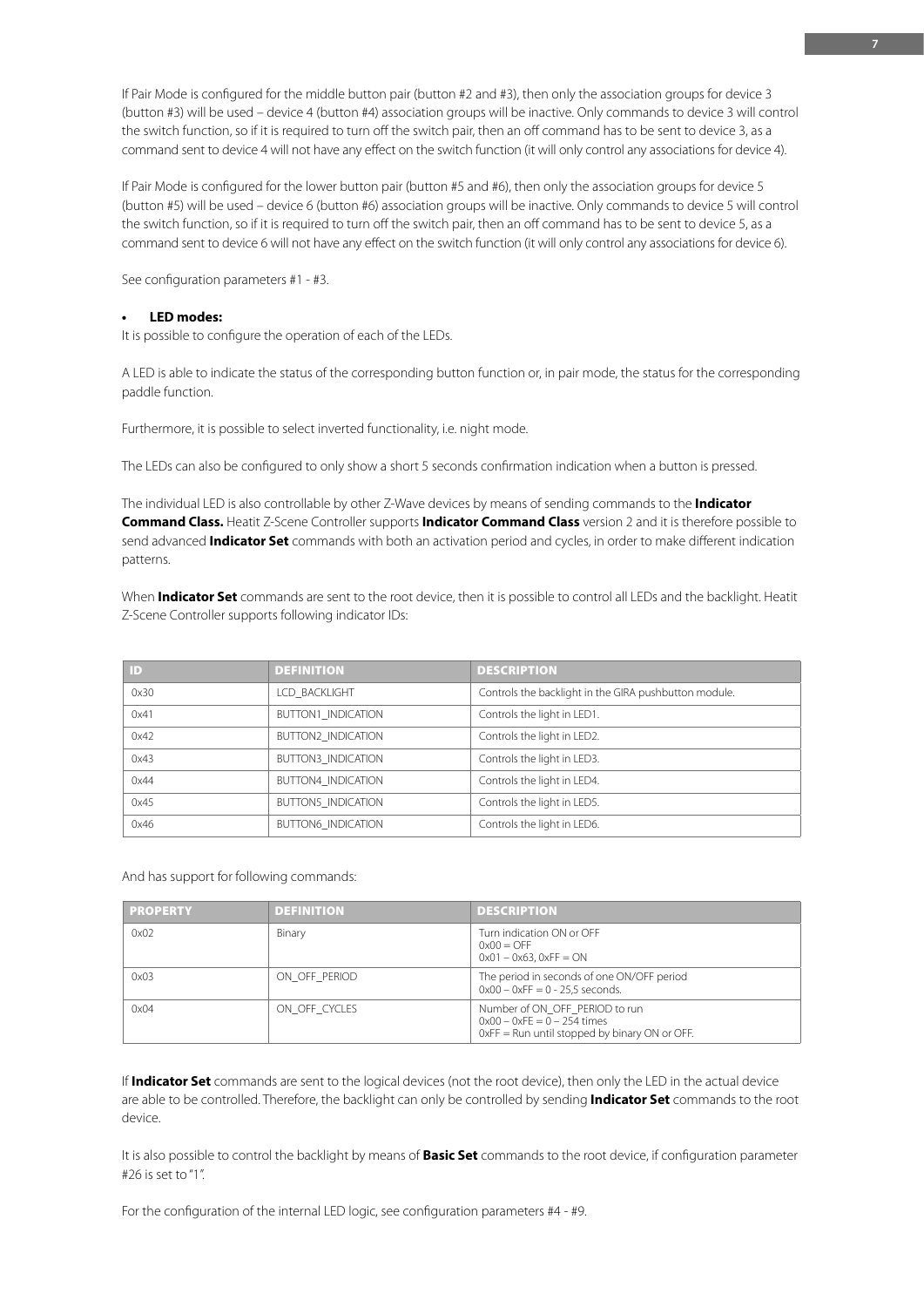# **• Built-in relay:**

The built-in relay is able to be controlled by each of buttons, configurable. Furthermore, the relay can also be controlled by sending Set command to the **Basic Command Class** or **Binary Switch Command Class** for the logical device that controls the relay, see configuration parameter #10.

It is possible to configure the relay to have a short activation of one second, so that it can be used to control impulse relays, see configuration parameter #10.

The state of the relay will be remembered after a power-down or reset situation.

#### **• House Cleaning Mode:**

In the so-called "House Cleaning Mode", Heatit Z-Scene Controller is able send a dimming command to set the level of the lights to 100%. In the standard mode, a double-press on a button will issue a **Multilevel Switch Set** command, with a level value of 100%, to be sent to the nodes in **Multilevel Switch Command Class** association group.

In Pair Mode, when the left button is pressed a second time (first press just sends a **Multilevel Switch Set** on) will send a **Multilevel Switch Set** command with a level value of 100%.

This functionality can be disabled by means of configuration parameter #12.

# **7. NODE INFORMATION FRAME**

The Node Information Frame is the business card of a Z-Wave device. It contains information about the device type and the technical capabilities. The inclusion and exclusion of the device is confirmed by sending out a Node Information Frame. Beside this, it may be necessary for certain network operations to send out a Node Information Frame. Triple clicking the button inside the module through a little hole (normally covered by GIRA module) or the upper left button will issue a Node Information Frame.

# **8. ASSOCIATIONS**

Z-Wave devices control other Z-Wave devices. The relationship between one device controlling another device is called association. In order to control a different device, the controlling device needs to maintain a list of devices that will receive controlling commands. These lists are called association groups and they are always related to certain events (e.g. button pressed, sensor triggers, ...). In case the event happens all devices stored in the respective association group will receive a common wireless command.

## **• Association Groups (Multi Channel Mode):**

When using Heatit Z-Scene Controller in Multi Channel Mode, then the root device is normally not to be used, the communication should be through the six Binary Switch devices (except for the Lifeline).

## **• Association Groups (NOT Multi Channel Mode):**

When using Heatit Z-Scene Controller without Multi Channel support, then only one device is seen by the network controller and the associations groups are as follows:

### **Binary Switch Root Device**

| <b>BINARY SWITCH ROOT DEVICE</b> |                                                                                                                                                               |
|----------------------------------|---------------------------------------------------------------------------------------------------------------------------------------------------------------|
| Group 1                          | I ifeline.<br>Max. nodes in group: 1                                                                                                                          |
| Group 2                          | Send Basic Report (On/Off) when button #1 is used.<br>Max. nodes in group: 5                                                                                  |
| Group 3                          | Sends Basic Set (On/Off) when button #1 is used.<br>Max. nodes in group: 5                                                                                    |
| Group 4                          | Sends Binary Switch Set (On/Off) when button #1 is used.<br>Max. nodes in group: 5                                                                            |
| Group 5                          | Send Binary Toggle Switch Set when button #1 is used.<br>Max. nodes in group: 5                                                                               |
| Group 6                          | Sends Multilevel Switch Set / Multilevel Switch Start Level Change / Multilevel Switch Stop Level Change<br>when button #1 is used.<br>Max. nodes in group: 5 |
| Group 7                          | Send Basic Report (On/Off) when button #2 is used.<br>Max. nodes in group: 5                                                                                  |
| Group 8                          | Sends Basic Set (On/Off) when button #2 is used.<br>Max. nodes in group: 5                                                                                    |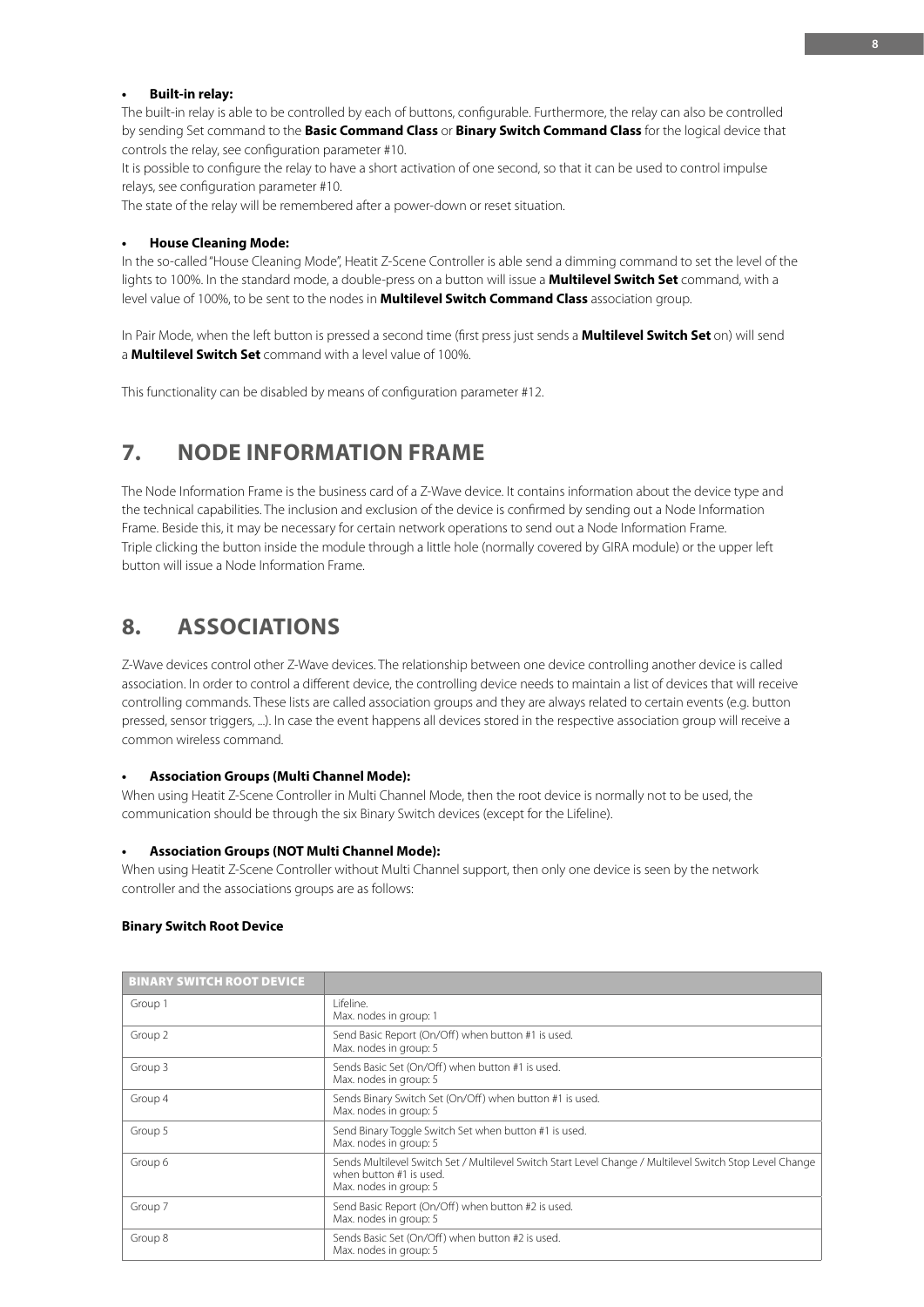| Group 9  | Sends Binary Switch Set (On/Off) when button #2 is used.<br>Max. nodes in group: 5                                                                            |
|----------|---------------------------------------------------------------------------------------------------------------------------------------------------------------|
| Group 10 | Send Binary Toggle Switch Set when button #2 is used.<br>Max. nodes in group: 5                                                                               |
| Group 11 | Sends Multilevel Switch Set / Multilevel Switch Start Level Change / Multilevel Switch Stop Level Change<br>when button #2 is used.<br>Max. nodes in group: 5 |
| Group 12 | Send Basic Report (On/Off) when button #3 is used.<br>Max. nodes in group: 5                                                                                  |
| Group 13 | Sends Basic Set (On/Off) when button #3 is used.<br>Max. nodes in group: 5                                                                                    |
| Group 14 | Sends Binary Switch Set (On/Off) when button #3 is used.<br>Max. nodes in group: 5                                                                            |
| Group 15 | Send Binary Toggle Switch Set when button #3 is used.<br>Max. nodes in group: 5                                                                               |
| Group 16 | Sends Multilevel Switch Set / Multilevel Switch Start Level Change / Multilevel Switch Stop Level Change<br>when button #3 is used.<br>Max. nodes in group: 5 |
| Group 17 | Send Basic Report (On/Off) when button #4 is used.<br>Max. nodes in group: 5                                                                                  |
| Group 18 | Sends Basic Set (On/Off) when button #4 is used.<br>Max. nodes in group: 5                                                                                    |
| Group 19 | Sends Binary Switch Set (On/Off) when button #4 is used.<br>Max. nodes in group: 5                                                                            |
| Group 20 | Send Binary Toggle Switch Set when button #4 is used.<br>Max. nodes in group: 5                                                                               |
| Group 21 | Sends Multilevel Switch Set / Multilevel Switch Start Level Change / Multilevel Switch Stop Level Change<br>when button #4 is used.<br>Max. nodes in group: 5 |
| Group 22 | Send Basic Report (On/Off) when button #5 is used.<br>Max. nodes in group: 5                                                                                  |
| Group 23 | Sends Basic Set (On/Off) when button #5 is used.<br>Max. nodes in group: 5                                                                                    |
| Group 24 | Sends Binary Switch Set (On/Off) when button #5 is used.<br>Max. nodes in group: 5                                                                            |
| Group 25 | Send Binary Toggle Switch Set when button #5 is used.<br>Max. nodes in group: 5                                                                               |
| Group 26 | Sends Multilevel Switch Set / Multilevel Switch Start Level Change / Multilevel Switch Stop Level Change<br>when button #5 is used.<br>Max. nodes in group: 5 |
| Group 27 | Send Basic Report (On/Off) when button #6 is used.<br>Max. nodes in group: 5                                                                                  |
| Group 28 | Sends Basic Set (On/Off) when button #6 is used.<br>Max. nodes in group: 5                                                                                    |
| Group 29 | Sends Binary Switch Set (On/Off) when button #6 is used.<br>Max. nodes in group: 5                                                                            |
| Group 30 | Send Binary Toggle Switch Set when button #6 is used.<br>Max. nodes in group: 5                                                                               |
| Group 31 | Sends Multilevel Switch Set / Multilevel Switch Start Level Change / Multilevel Switch Stop Level Change<br>when button #6 is used.<br>Max. nodes in group: 5 |

# **9. SETTING AND REMOVING ASSOCIATIONS**

Associations can be assigned and removed via Z-Wave commands.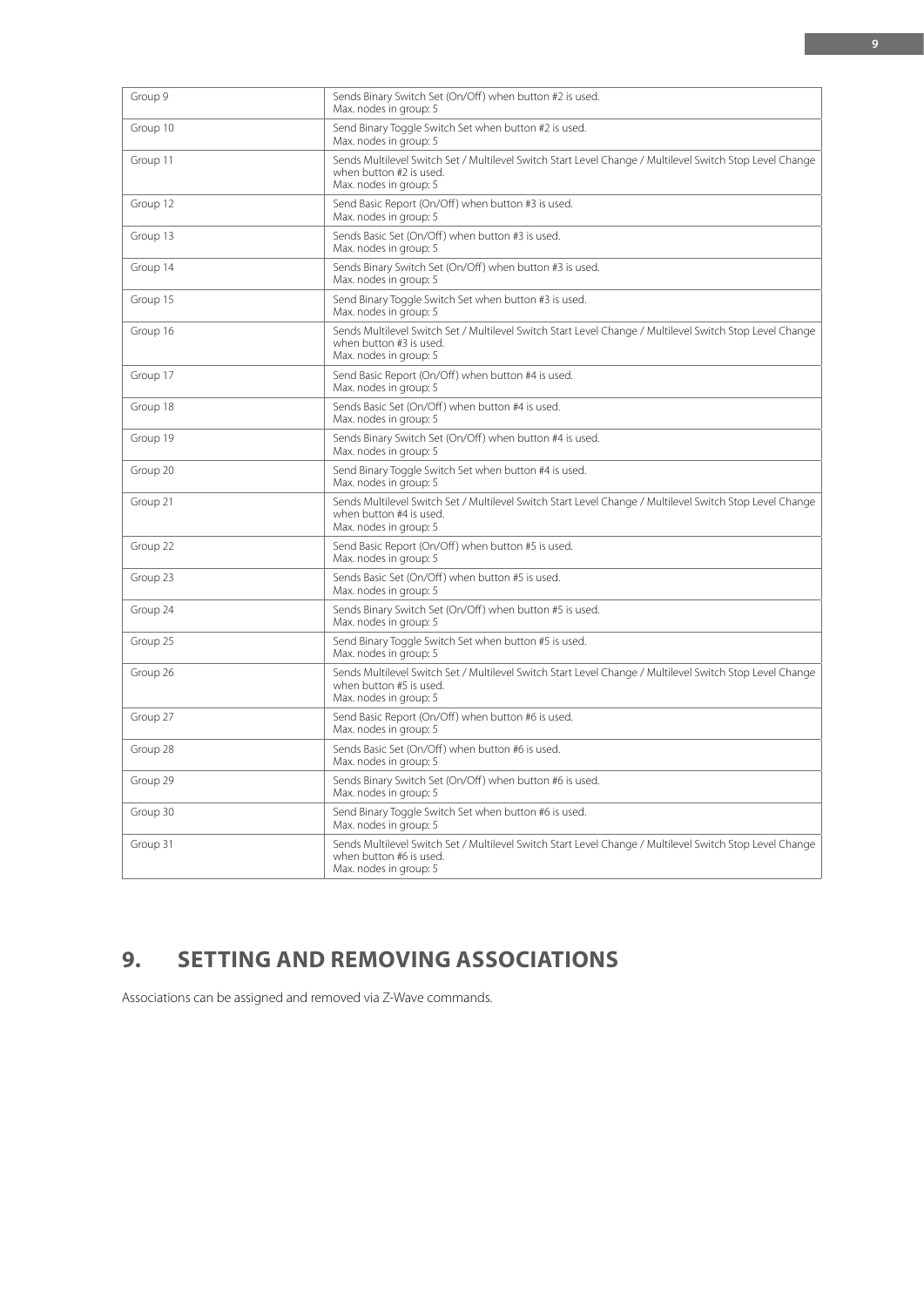# **10. HEATIT Z-SCENE CONTROLLER INCLUDED SECURE.**

When Heatit Z-Scene Controller is included secure in a controller/gateway, then all commands sent to devices in the Heatit Z-Scene Controller association groups will be sent secure (encrypted). If the receiving device is NOT included secure, or isn't able to interpret secure commands, then Heatit Z-Scene Controller contain configuration parameters where it is possible to set that commands for an association group shall be sent non-secure. See configuration parameters #27 - #32.

These configuration parameters are made as a bit patterns, for each logical device, where a bit in the pattern represent an association group. Bit number 1 (first bit) represent association group 1, bit number 2 represent association group 2, etc.

So, as an example; If it is required that the **Multilevel Switch Command Class** commands to devices in association group 6 shall be sent non-secure for logical device 2, then configuration parameter #28 must be set to the hexadecimal value 20 (0x20), i.e. bit number 6 is set, decimal value 32.

| ID | <b>DEFINITION</b>                                                          | <b>DESCRIPTION</b>                                                                                                                                                                                                                                                                                                     |
|----|----------------------------------------------------------------------------|------------------------------------------------------------------------------------------------------------------------------------------------------------------------------------------------------------------------------------------------------------------------------------------------------------------------|
| 27 | Non-secure commands for devices in<br>logical device 1 association groups. | $0x00 =$ No commands are sent non-secure.<br>$0x01 = Not used$<br>$0x02$ = Basic Report is sent non-secure<br>$0x04 =$ Basic Set is sent non-secure<br>0x08 = Binary Switch Set is sent non-secure.<br>0x10 = Binary Toggle Switch Set is sent non-secure<br>$0x20$ = Multilevel Switch commands are sent non-secure   |
| 28 | Non-secure commands for devices in<br>logical device 2 association groups. | $0x00 =$ No commands are sent non-secure.<br>$0x01 = Not used$<br>$0x02$ = Basic Report is sent non-secure<br>$0x04 =$ Basic Set is sent non-secure<br>$0x08$ = Binary Switch Set is sent non-secure.<br>0x10 = Binary Toggle Switch Set is sent non-secure<br>$0x20$ = Multilevel Switch commands are sent non-secure |
| 29 | Non-secure commands for devices in<br>logical device 3 association groups. | $0x00 =$ No commands are sent non-secure.<br>$0x01 = Not used$<br>$0x02$ = Basic Report is sent non-secure<br>$0x04 =$ Basic Set is sent non-secure<br>0x08 = Binary Switch Set is sent non-secure.<br>0x10 = Binary Toggle Switch Set is sent non-secure<br>$0x20$ = Multilevel Switch commands are sent non-secure   |
| 30 | Non-secure commands for devices in<br>logical device 4 association groups. | $0x00 =$ No commands are sent non-secure.<br>$0x01 = Not used$<br>$0x02$ = Basic Report is sent non-secure<br>$0x04 =$ Basic Set is sent non-secure<br>$0x08$ = Binary Switch Set is sent non-secure.<br>0x10 = Binary Toggle Switch Set is sent non-secure<br>$0x20$ = Multilevel Switch commands are sent non-secure |
| 31 | Non-secure commands for devices in<br>logical device 5 association groups. | $0x00 =$ No commands are sent non-secure.<br>$0x01 = Not used$<br>$0x02$ = Basic Report is sent non-secure<br>$0x04 =$ Basic Set is sent non-secure<br>0x08 = Binary Switch Set is sent non-secure.<br>0x10 = Binary Toggle Switch Set is sent non-secure<br>$0x20$ = Multilevel Switch commands are sent non-secure   |
| 32 | Non-secure commands for devices in<br>logical device 6 association groups. | $0x00 =$ No commands are sent non-secure.<br>$0x01 = Not used$<br>$0x02$ = Basic Report is sent non-secure<br>$0x04 =$ Basic Set is sent non-secure<br>0x08 = Binary Switch Set is sent non-secure.<br>$0x10 =$ Binary Toggle Switch Set is sent non-secure<br>0x20 = Multilevel Switch commands are sent non-secure   |

The bit patterns can be combined by adding them together, if several groups require that command are sent non-secure.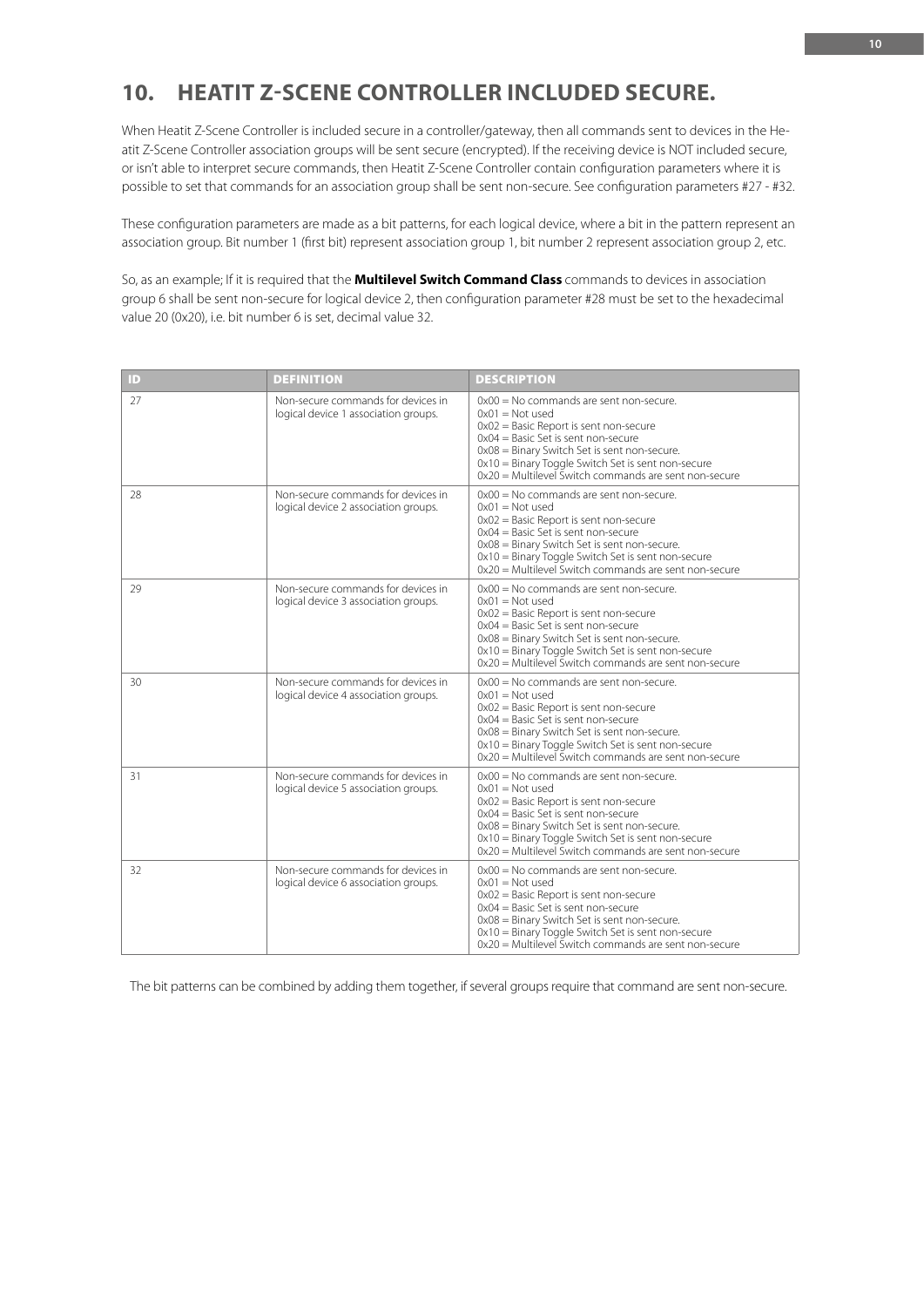# **11. CONFIGURATION PARAMETERS**

Z-Wave products are supposed to work out of the box after inclusion, however certain configuration of a device can alter the functionality to better serve the users needs or unlock further enhanced features.

### **Parameter 1,** Parameter Size 1. Upper paddle buttons mode.

| Configuration of Pair Mode for the upper two buttons (button #1 and #2). |                                                                                   |
|--------------------------------------------------------------------------|-----------------------------------------------------------------------------------|
| <b>VALUE</b>                                                             | <b>DESCRIPTION</b>                                                                |
|                                                                          | Separate mode (toggle mode). (Default)                                            |
|                                                                          | In pair mode, left side sends on/up commands, right side sends off/down commands. |

## **Parameter 2,** Parameter Size 1. Middle paddle buttons mode.

| Configuration of Pair Mode for the middle two buttons (button #3 and #4). |                                                                                   |
|---------------------------------------------------------------------------|-----------------------------------------------------------------------------------|
| <b>VALUE</b>                                                              | <b>DESCRIPTION</b>                                                                |
|                                                                           | Separate mode (toggle mode). (Default)                                            |
|                                                                           | In pair mode, left side sends on/up commands, right side sends off/down commands. |

## **Parameter 3, Parameter Size 1. Lower paddle buttons mode.**

Configuration of Pair Mode for the lower two buttons (button #5 and #6).

| <b>VALUE</b> | <b>DESCRIPTION</b>                                                                |
|--------------|-----------------------------------------------------------------------------------|
|              | Separate mode (toggle mode). (Default)                                            |
|              | In pair mode, left side sends on/up commands, right side sends off/down commands. |

## **Parameter 4,** Parameter Size 1. LED #1 mode.

| Configuration of the internal operation of LED #1. |                                                                                                    |  |
|----------------------------------------------------|----------------------------------------------------------------------------------------------------|--|
| <b>VALUE</b>                                       | <b>DESCRIPTION</b>                                                                                 |  |
|                                                    | LED indication is disabled (LED can be controlled by <b>Indicator Command Class Set</b> commands). |  |
|                                                    | LED indicates the status of the corresponding button. (Default)                                    |  |
|                                                    | LED indicates the status of the corresponding button, with inverted indication.                    |  |
|                                                    | LED indicates the status of corresponding paddle (in pair mode).                                   |  |
| 4                                                  | LED indicates the status of the corresponding paddle (in pair mode), with inverted indication.     |  |
|                                                    | LED indicates the status of the built-in relay.                                                    |  |
| 6                                                  | LED indicates the status of the built-in relay, with inverted indication.                          |  |
|                                                    | LED show a 5 seconds indication when the corresponding button is pressed.                          |  |
| 8                                                  | LED indication is disabled, it is only controlled by <b>Command Class Basic Set</b> commands.      |  |

#### **Parameter 5,** Parameter Size 1. LED #2 mode.

Configuration of the internal operation of LED #2.

| <b>VALUE</b> | <b>DESCRIPTION</b>                                                                                 |
|--------------|----------------------------------------------------------------------------------------------------|
|              | LED indication is disabled (LED can be controlled by <b>Indicator Command Class Set</b> commands). |
|              | LED indicates the status of the corresponding button. (Default)                                    |
|              | LED indicates the status of the corresponding button, with inverted indication.                    |
|              | LED indicates the status of corresponding paddle (in pair mode).                                   |
|              | LED indicates the status of the corresponding paddle (in pair mode), with inverted indication.     |
|              | LED indicates the status of the built-in relay.                                                    |
| 6            | LED indicates the status of the built-in relay, with inverted indication.                          |
|              | LED show a 5 seconds indication when the corresponding button is pressed.                          |
| 8            | LED indication is disabled, it is only controlled by <b>Command Class Basic Set</b> commands.      |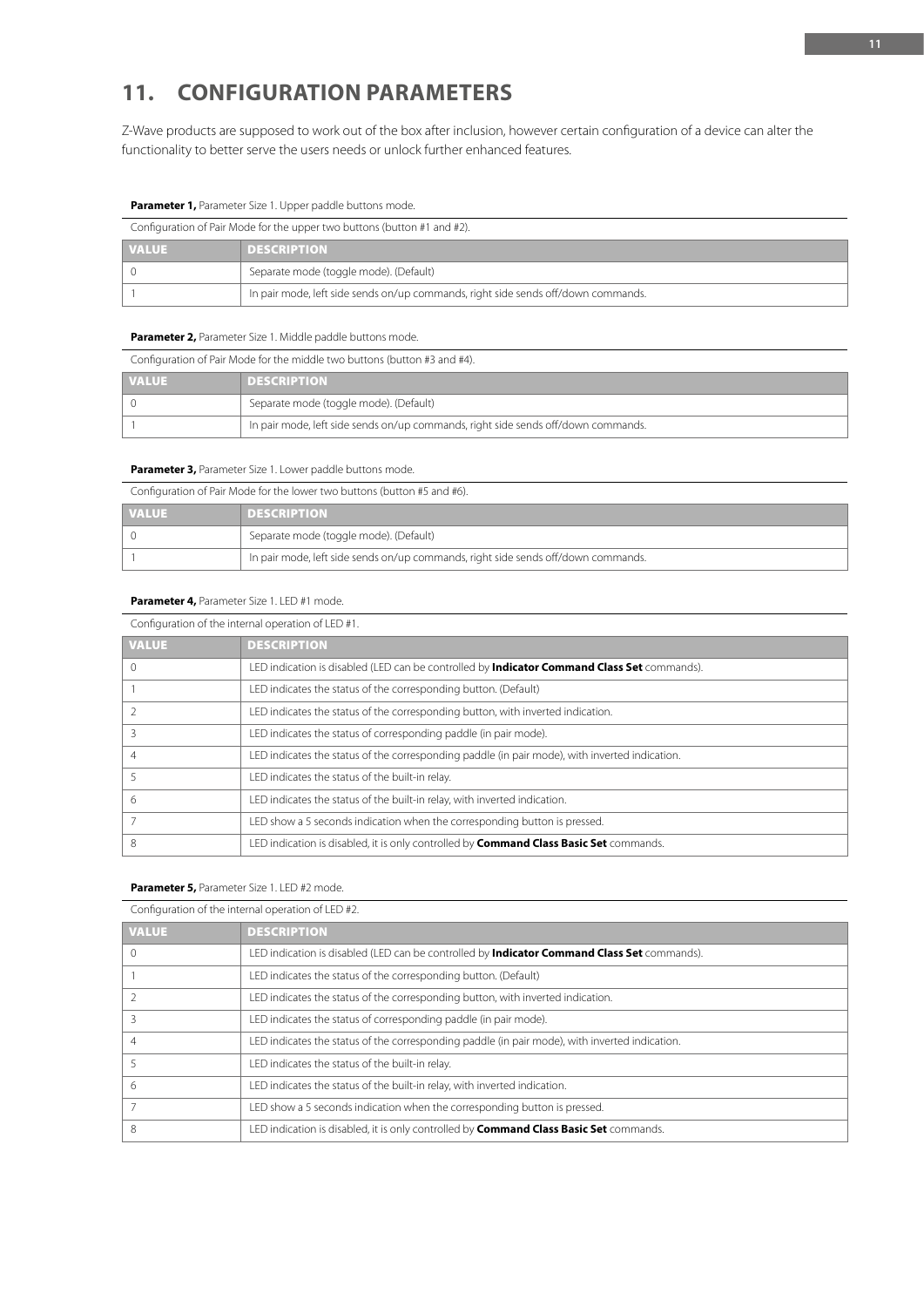# **Parameter 6,** Parameter Size 1. LED #3 mode.

# Configuration of the internal operation of LED #3.

| <b>VALUE</b> | <b>DESCRIPTION</b>                                                                                 |
|--------------|----------------------------------------------------------------------------------------------------|
|              | LED indication is disabled (LED can be controlled by <b>Indicator Command Class Set</b> commands). |
|              | LED indicates the status of the corresponding button. (Default)                                    |
|              | LED indicates the status of the corresponding button, with inverted indication.                    |
|              | LED indicates the status of corresponding paddle (in pair mode).                                   |
|              | LED indicates the status of the corresponding paddle (in pair mode), with inverted indication.     |
|              | LED indicates the status of the built-in relay.                                                    |
| 6            | LED indicates the status of the built-in relay, with inverted indication.                          |
|              | LED show a 5 seconds indication when the corresponding button is pressed.                          |
| 8            | LED indication is disabled, it is only controlled by Command Class Basic Set commands.             |

# **Parameter 7,** Parameter Size 1. LED #4 mode.

| Configuration of the internal operation of LED #4. |                                                                                                    |
|----------------------------------------------------|----------------------------------------------------------------------------------------------------|
| <b>VALUE</b>                                       | <b>DESCRIPTION</b>                                                                                 |
| $^{()}$                                            | LED indication is disabled (LED can be controlled by <b>Indicator Command Class Set</b> commands). |
|                                                    | LED indicates the status of the corresponding button. (Default)                                    |
|                                                    | LED indicates the status of the corresponding button, with inverted indication.                    |
|                                                    | LED indicates the status of corresponding paddle (in pair mode).                                   |
| $\overline{4}$                                     | LED indicates the status of the corresponding paddle (in pair mode), with inverted indication.     |
|                                                    | LED indicates the status of the built-in relay.                                                    |
| 6                                                  | LED indicates the status of the built-in relay, with inverted indication.                          |
|                                                    | LED show a 5 seconds indication when the corresponding button is pressed.                          |
| 8                                                  | LED indication is disabled, it is only controlled by Command Class Basic Set commands.             |

# **Parameter 8,** Parameter Size 1. LED #5 mode.

# Configuration of the internal operation of LED #5.

| <b>VALUE</b> | <b>DESCRIPTION</b>                                                                                 |
|--------------|----------------------------------------------------------------------------------------------------|
|              | LED indication is disabled (LED can be controlled by <b>Indicator Command Class Set</b> commands). |
|              | LED indicates the status of the corresponding button. (Default)                                    |
|              | LED indicates the status of the corresponding button, with inverted indication.                    |
|              | LED indicates the status of corresponding paddle (in pair mode).                                   |
|              | LED indicates the status of the corresponding paddle (in pair mode), with inverted indication.     |
|              | LED indicates the status of the built-in relay.                                                    |
| 6            | LED indicates the status of the built-in relay, with inverted indication.                          |
|              | LED show a 5 seconds indication when the corresponding button is pressed.                          |
| 8            | LED indication is disabled, it is only controlled by Command Class Basic Set commands.             |

## **Parameter 9,** Parameter Size 1. LED #6 mode.

# Configuration of the internal operation of LED #6.

| Comiquiation or the internal operation or LLD iro.                                                 |  |
|----------------------------------------------------------------------------------------------------|--|
| <b>DESCRIPTION</b>                                                                                 |  |
| LED indication is disabled (LED can be controlled by <b>Indicator Command Class Set</b> commands). |  |
| LED indicates the status of the corresponding button. (Default)                                    |  |
| LED indicates the status of the corresponding button, with inverted indication.                    |  |
| LED indicates the status of corresponding paddle (in pair mode).                                   |  |
| LED indicates the status of the corresponding paddle (in pair mode), with inverted indication.     |  |
| LED indicates the status of the built-in relay.                                                    |  |
| LED indicates the status of the built-in relay, with inverted indication.                          |  |
| LED show a 5 seconds indication when the corresponding button is pressed.                          |  |
| LED indication is disabled, it is only controlled by Command Class Basic Set commands.             |  |
|                                                                                                    |  |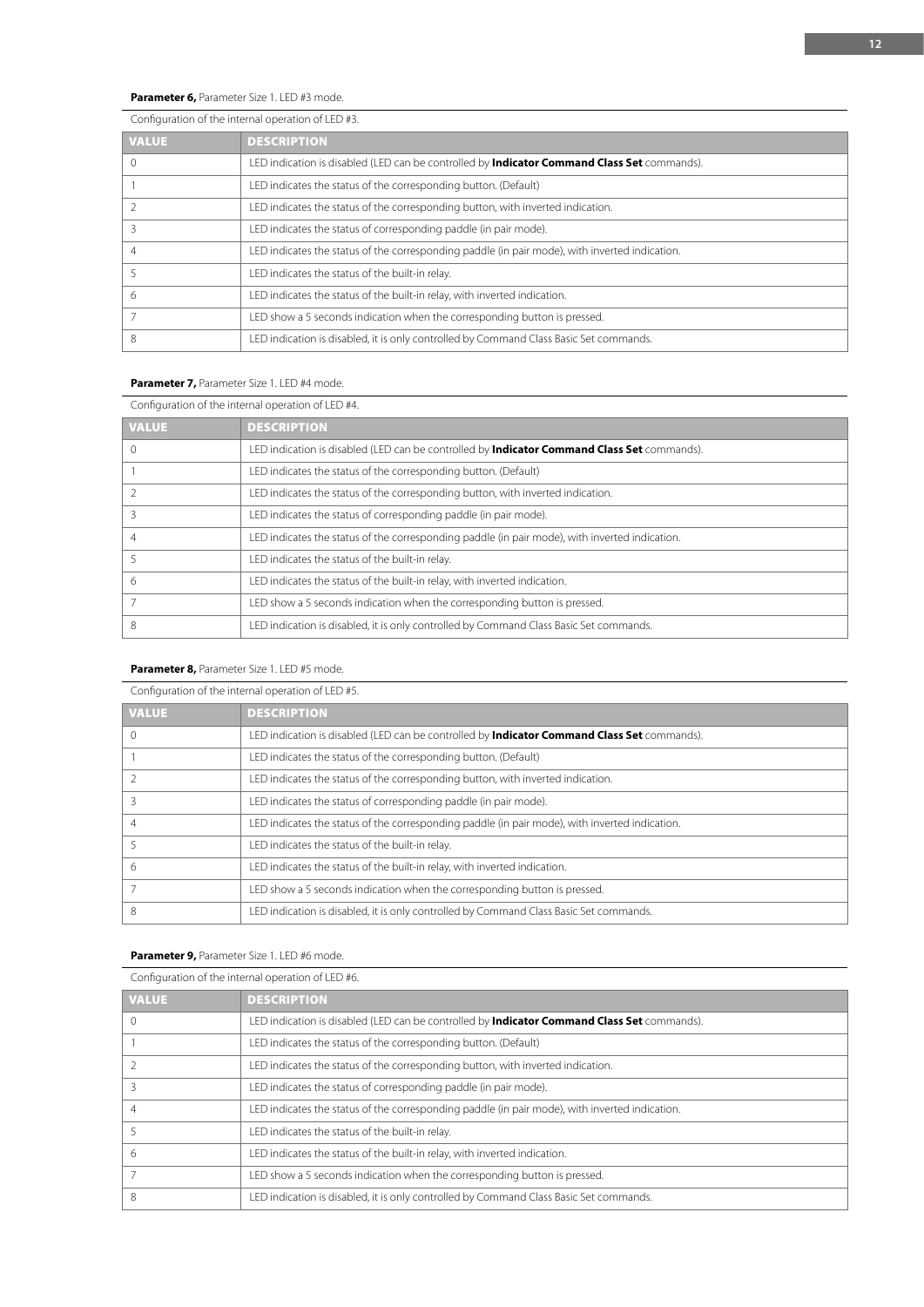## **Parameter 10, Parameter Size 1. Relay mode.**

This parameter configures which of the buttons that shall control the built-in relay, or if the relay only will be activated for one second, each time button #1 is used.

| <b>VALUE</b> | <b>DESCRIPTION</b>                                                                                            |
|--------------|---------------------------------------------------------------------------------------------------------------|
|              | Relay is disabled.                                                                                            |
|              | Relay is controlled by button #1 or by upper paddle when pair mode is active. (Default)                       |
|              | Relay is controlled by button #2 or by upper paddle when pair mode is active.                                 |
|              | Relay is controlled by button #3 or by middle paddle when pair mode is active.                                |
|              | Relay is controlled by button #4 or by middle paddle when pair mode is active.                                |
|              | Relay is controlled by button #5 or by lower paddle when pair mode is active.                                 |
| 6            | Relay is controlled by button #6 or by lower paddle when pair mode is active.                                 |
|              | Relay is activated for one second and is controlled by button #1 or by upper paddle when pair mode is active. |

#### **Parameter 11, Parameter Size 1. Disable Central Scene notification.**

| Disables or enables the sending of Central Scene notifications. |                                                    |
|-----------------------------------------------------------------|----------------------------------------------------|
| <b>VALUE</b>                                                    | <b>DESCRIPTION</b>                                 |
|                                                                 | Central Scene notifications are enabled. (Default) |
|                                                                 | Central Scene notifications are disabled.          |

#### **Parameter 12,** Parameter Size 1. Disable House Cleaning Mode.

| Disable or enables that a double-press on a button will send a command to activate 100% light. |                                          |
|------------------------------------------------------------------------------------------------|------------------------------------------|
| <b>VALUE</b>                                                                                   | <b>DESCRIPTION</b>                       |
|                                                                                                | House Cleaning Mode is enabled (Default) |

**Parameter 13,** Parameter Size 4. Multilevel Switch on single press for device 1 (button #1)

Configuration of the initial ON or OFF values sent to an associated Multilevel Switch device when button # 1 is activated.

1 House Cleaning Mode is disabled; double-press button scene notifications will be disabled too.

| <b>VALUE</b>                      | <b>DESCRIPTION</b>                                                                                                                                         |  |
|-----------------------------------|------------------------------------------------------------------------------------------------------------------------------------------------------------|--|
|                                   | <b>BYTE 1: ENABLE / DISABLE</b>                                                                                                                            |  |
| $\Omega$                          | Disabled – When single pressing the button, nodes associated to group 6 won't be switched.                                                                 |  |
|                                   | Enabled – When single pressing the button, nodes associated to group 6 will be switched between the configured upper and<br>lower switch values. (Default) |  |
| <b>BYTE 2: UPPER SWITCH VALUE</b> |                                                                                                                                                            |  |
| $0 - 99.255$                      | When single pressing the button for ON, a Multilevel Switch Set with this value will be send to devices in association group 6.<br>$(Default = 255)$       |  |
| <b>BYTE 3: LOWER SWITCH VALUE</b> |                                                                                                                                                            |  |
| $0 - 99$                          | When single pressing the button for OFF, a Multilevel Switch Set with this value will be send to devices in association group 6.<br>$(Default = 0)$        |  |
| <b>BYTE 4:</b>                    |                                                                                                                                                            |  |
|                                   | Not used - must be set to 0.                                                                                                                               |  |

#### **Parameter 14,** Parameter Size 4. Multilevel Switch on single press for device 2 (button #2)

| Configuration of the initial ON or OFF values sent to an associated Multilevel Switch device when button # 2 is activated. |                                                                                                                                                            |  |
|----------------------------------------------------------------------------------------------------------------------------|------------------------------------------------------------------------------------------------------------------------------------------------------------|--|
| <b>VALUE</b>                                                                                                               | <b>DESCRIPTION</b>                                                                                                                                         |  |
| <b>BYTE 1: ENABLE / DISABLE</b>                                                                                            |                                                                                                                                                            |  |
| 0                                                                                                                          | Disabled – When single pressing the button, nodes associated to group 6 won't be switched.                                                                 |  |
|                                                                                                                            | Enabled – When single pressing the button, nodes associated to group 6 will be switched between the configured upper and<br>lower switch values. (Default) |  |
| <b>BYTE 2: UPPER SWITCH VALUE</b>                                                                                          |                                                                                                                                                            |  |
| $0 - 99.255$                                                                                                               | When single pressing the button for ON, a Multilevel Switch Set with this value will be send to devices in association group 6.<br>$(Default = 255)$       |  |
| <b>BYTE 3: LOWER SWITCH VALUE</b>                                                                                          |                                                                                                                                                            |  |
| $0 - 99$                                                                                                                   | When single pressing the button for OFF, a Multilevel Switch Set with this value will be send to devices in association group 6.<br>$(Default = 0)$        |  |
| <b>BYTE 4:</b>                                                                                                             |                                                                                                                                                            |  |
|                                                                                                                            | Not used – must be set to 0.                                                                                                                               |  |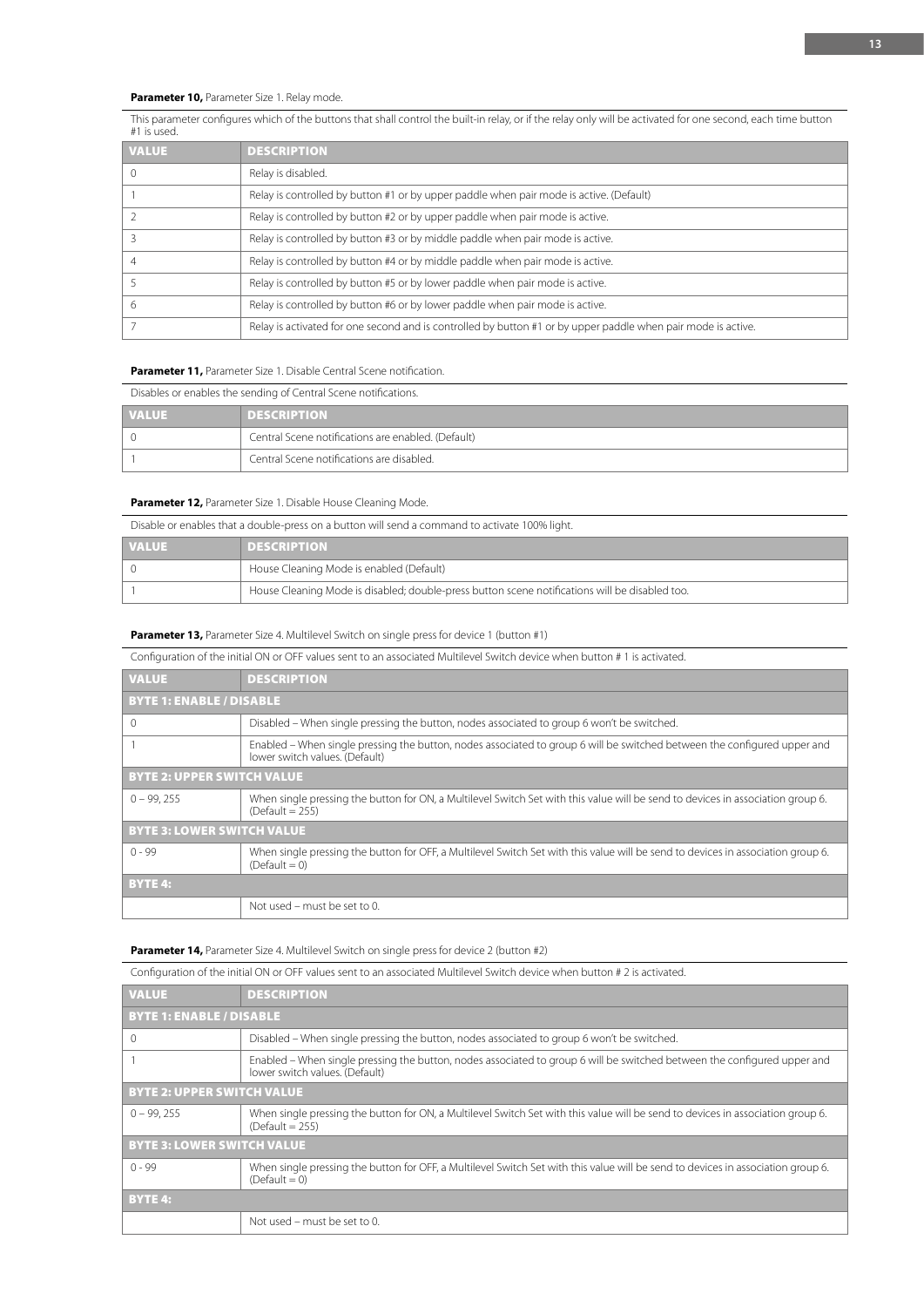**Parameter 15,** Parameter Size 4. Multilevel Switch on single press for device 3 (button #3)

| Comparation or the imital Ori of Fi values sent to an associated munitever switch acvice when button if ship activated. |                                                                                                                                                            |  |
|-------------------------------------------------------------------------------------------------------------------------|------------------------------------------------------------------------------------------------------------------------------------------------------------|--|
| <b>VALUE</b>                                                                                                            | <b>DESCRIPTION</b>                                                                                                                                         |  |
|                                                                                                                         | <b>BYTE 1: ENABLE / DISABLE</b>                                                                                                                            |  |
| $\Omega$                                                                                                                | Disabled – When single pressing the button, nodes associated to group 6 won't be switched.                                                                 |  |
|                                                                                                                         | Enabled – When single pressing the button, nodes associated to group 6 will be switched between the configured upper and<br>lower switch values. (Default) |  |
| <b>BYTE 2: UPPER SWITCH VALUE</b>                                                                                       |                                                                                                                                                            |  |
| $0 - 99.255$                                                                                                            | When single pressing the button for ON, a Multilevel Switch Set with this value will be send to devices in association group 6.<br>$(Default = 255)$       |  |
| <b>BYTE 3: LOWER SWITCH VALUE</b>                                                                                       |                                                                                                                                                            |  |
| $0 - 99$                                                                                                                | When single pressing the button for OFF, a Multilevel Switch Set with this value will be send to devices in association group 6.<br>$(Default = 0)$        |  |
| <b>BYTE 4:</b>                                                                                                          |                                                                                                                                                            |  |
|                                                                                                                         | Not used - must be set to 0.                                                                                                                               |  |
|                                                                                                                         |                                                                                                                                                            |  |

## Configuration of the initial ON or OFF values sent to an associated Multilevel Switch device when button # 3 is activated.

Parameter 16, Parameter Size 4. Multilevel Switch on single press for device 4 (button #4)

| Configuration of the initial ON or OFF values sent to an associated Multilevel Switch device when button #4 is activated. |                                                                                                                                                            |  |
|---------------------------------------------------------------------------------------------------------------------------|------------------------------------------------------------------------------------------------------------------------------------------------------------|--|
| <b>VALUE</b>                                                                                                              | <b>DESCRIPTION</b>                                                                                                                                         |  |
| <b>BYTE 1: ENABLE / DISABLE</b>                                                                                           |                                                                                                                                                            |  |
| $\Omega$                                                                                                                  | Disabled – When single pressing the button, nodes associated to group 6 won't be switched.                                                                 |  |
|                                                                                                                           | Enabled – When single pressing the button, nodes associated to group 6 will be switched between the configured upper and<br>lower switch values. (Default) |  |
| <b>BYTE 2: UPPER SWITCH VALUE</b>                                                                                         |                                                                                                                                                            |  |
| $0 - 99.255$                                                                                                              | When single pressing the button for ON, a Multilevel Switch Set with this value will be send to devices in association group 6.<br>$(Default = 255)$       |  |
| <b>BYTE 3: LOWER SWITCH VALUE</b>                                                                                         |                                                                                                                                                            |  |
| $0 - 99$                                                                                                                  | When single pressing the button for OFF, a Multilevel Switch Set with this value will be send to devices in association group 6.<br>$(Default = 0)$        |  |
| <b>BYTE 4:</b>                                                                                                            |                                                                                                                                                            |  |
|                                                                                                                           | Not used – must be set to 0.                                                                                                                               |  |
|                                                                                                                           |                                                                                                                                                            |  |

## **Parameter 17,** Parameter Size 4. Multilevel Switch on single press for device 5 (button #5)

| Configuration of the initial ON or OFF values sent to an associated Multilevel Switch device when button # 5 is activated. |                                                                                                                                                            |  |
|----------------------------------------------------------------------------------------------------------------------------|------------------------------------------------------------------------------------------------------------------------------------------------------------|--|
| <b>VALUE</b>                                                                                                               | <b>DESCRIPTION</b>                                                                                                                                         |  |
| <b>BYTE 1: ENABLE / DISABLE</b>                                                                                            |                                                                                                                                                            |  |
| $\Omega$                                                                                                                   | Disabled – When single pressing the button, nodes associated to group 6 won't be switched.                                                                 |  |
|                                                                                                                            | Enabled – When single pressing the button, nodes associated to group 6 will be switched between the configured upper and<br>lower switch values. (Default) |  |
| <b>BYTE 2: UPPER SWITCH VALUE</b>                                                                                          |                                                                                                                                                            |  |
| $0 - 99.255$                                                                                                               | When single pressing the button for ON, a Multilevel Switch Set with this value will be send to devices in association group 6.<br>(Default = $255$ )      |  |
| <b>BYTE 3: LOWER SWITCH VALUE</b>                                                                                          |                                                                                                                                                            |  |
| $0 - 99$                                                                                                                   | When single pressing the button for OFF, a Multilevel Switch Set with this value will be send to devices in association group 6.<br>$(Default = 0)$        |  |
| <b>BYTE 4:</b>                                                                                                             |                                                                                                                                                            |  |
|                                                                                                                            | Not used - must be set to 0.                                                                                                                               |  |
|                                                                                                                            |                                                                                                                                                            |  |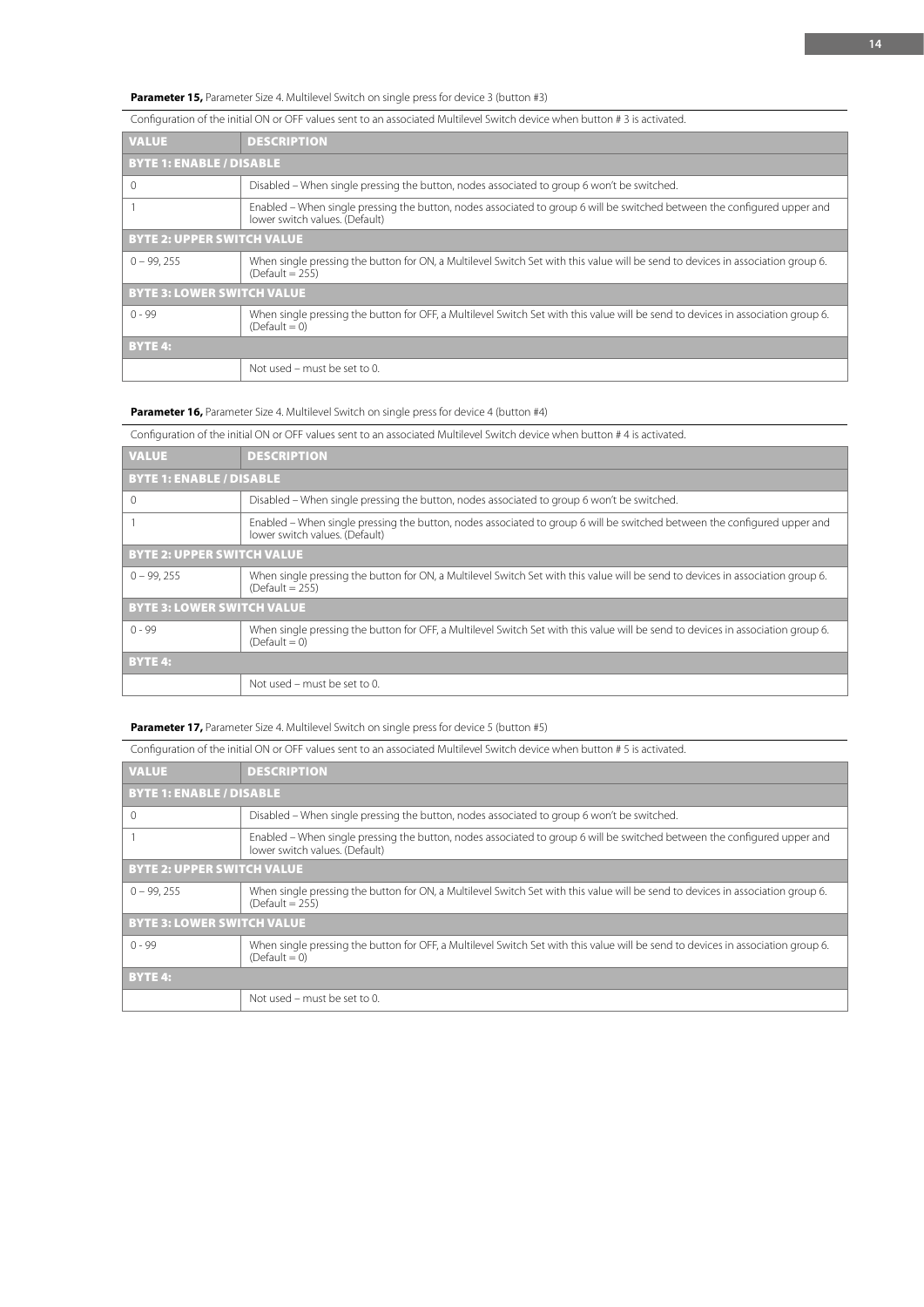**Parameter 18,** Parameter Size 4. Multilevel Switch on single press for device 6 (button #6)

| CONNIQUIATION OF THE INITIAL ON OF FRANCES SENT TO AN ASSOCIATED MULTIPLY CHORDIC WHEN DUTION # 0 IS ACTIVATED. |                                                                                                                                                            |  |
|-----------------------------------------------------------------------------------------------------------------|------------------------------------------------------------------------------------------------------------------------------------------------------------|--|
| <b>VALUE</b>                                                                                                    | <b>DESCRIPTION</b>                                                                                                                                         |  |
| <b>BYTE 1: ENABLE / DISABLE</b>                                                                                 |                                                                                                                                                            |  |
| $\Omega$                                                                                                        | Disabled – When single pressing the button, nodes associated to group 6 won't be switched.                                                                 |  |
|                                                                                                                 | Enabled – When single pressing the button, nodes associated to group 6 will be switched between the configured upper and<br>lower switch values. (Default) |  |
| <b>BYTE 2: UPPER SWITCH VALUE</b>                                                                               |                                                                                                                                                            |  |
| $0 - 99.255$                                                                                                    | When single pressing the button for ON, a Multilevel Switch Set with this value will be send to devices in association group 6.<br>$(Default = 255)$       |  |
| <b>BYTE 3: LOWER SWITCH VALUE</b>                                                                               |                                                                                                                                                            |  |
| $0 - 99$                                                                                                        | When single pressing the button for OFF, a Multilevel Switch Set with this value will be send to devices in association group 6.<br>$(Default = 0)$        |  |
| <b>BYTE 4:</b>                                                                                                  |                                                                                                                                                            |  |
|                                                                                                                 | Not used – must be set to 0.                                                                                                                               |  |
|                                                                                                                 |                                                                                                                                                            |  |

#### Configuration of the initial ON or OFF values sent to an associated Multilevel Switch device when button # 6 is activated.

**Parameter 19,** Parameter Size 1. Control of association groups for device 1 (button #1)

Enable or disable if received commands are relayed to the nodes in the association groups.

| <b>VALUE</b> | <b>DESCRIPTION</b>                                                                                                                                 |
|--------------|----------------------------------------------------------------------------------------------------------------------------------------------------|
|              | When commands are received by device 1, nodes in the association groups will not be switched, button activations will still<br>send switch values. |
|              | When commands are received by device 1, nodes in the association groups will be switched. (Default)                                                |

## **Parameter 20,** Parameter Size 1. Control of association groups for device 2 (button #2)

Enable or disable if received commands are relayed to the nodes in the association groups.

| <b>VALUE</b> | <b>DESCRIPTION</b>                                                                                                                                 |
|--------------|----------------------------------------------------------------------------------------------------------------------------------------------------|
|              | When commands are received by device 2, nodes in the association groups will not be switched, button activations will still<br>send switch values. |
|              | When commands are received by device 2, nodes in the association groups will be switched. (Default)                                                |

#### **Parameter 21,** Parameter Size 1. Control of association groups for device 3 (button #3)

Enable or disable if received commands are relayed to the nodes in the association groups.

| <b>VALUE</b> | <b>DESCRIPTION</b>                                                                                                                                 |
|--------------|----------------------------------------------------------------------------------------------------------------------------------------------------|
|              | When commands are received by device 3, nodes in the association groups will not be switched, button activations will still<br>send switch values. |
|              | When commands are received by device 3, nodes in the association groups will be switched. (Default)                                                |

#### **Parameter 22, Parameter Size 1. Control of association groups for device 4 (button #4)**

Enable or disable if received commands are relayed to the nodes in the association groups.

| <b>VALUE</b> | <b>DESCRIPTION</b>                                                                                                                                 |
|--------------|----------------------------------------------------------------------------------------------------------------------------------------------------|
|              | When commands are received by device 4, nodes in the association groups will not be switched, button activations will still<br>send switch values. |
|              | When commands are received by device 4, nodes in the association groups will be switched. (Default)                                                |

#### **Parameter 23,** Parameter Size 1. Control of association groups for device 5 (button #5)

Enable or disable if received commands are relayed to the nodes in the association groups.

| <b>VALUE</b> | <b>DESCRIPTION</b>                                                                                                                                 |
|--------------|----------------------------------------------------------------------------------------------------------------------------------------------------|
|              | When commands are received by device 5, nodes in the association groups will not be switched, button activations will still<br>send switch values. |
|              | When commands are received by device 5, nodes in the association groups will be switched. (Default)                                                |

#### Parameter 24, Parameter Size 1. Control of association groups for device 6 (button #6)

Enable or disable if received commands are relayed to the nodes in the association groups.

| <b>VALUE</b> | <b>DESCRIPTION</b>                                                                                                                                 |
|--------------|----------------------------------------------------------------------------------------------------------------------------------------------------|
|              | When commands are received by device 6, nodes in the association groups will not be switched, button activations will still<br>send switch values. |
|              | When commands are received by device 6, nodes in the association groups will be switched. (Default)                                                |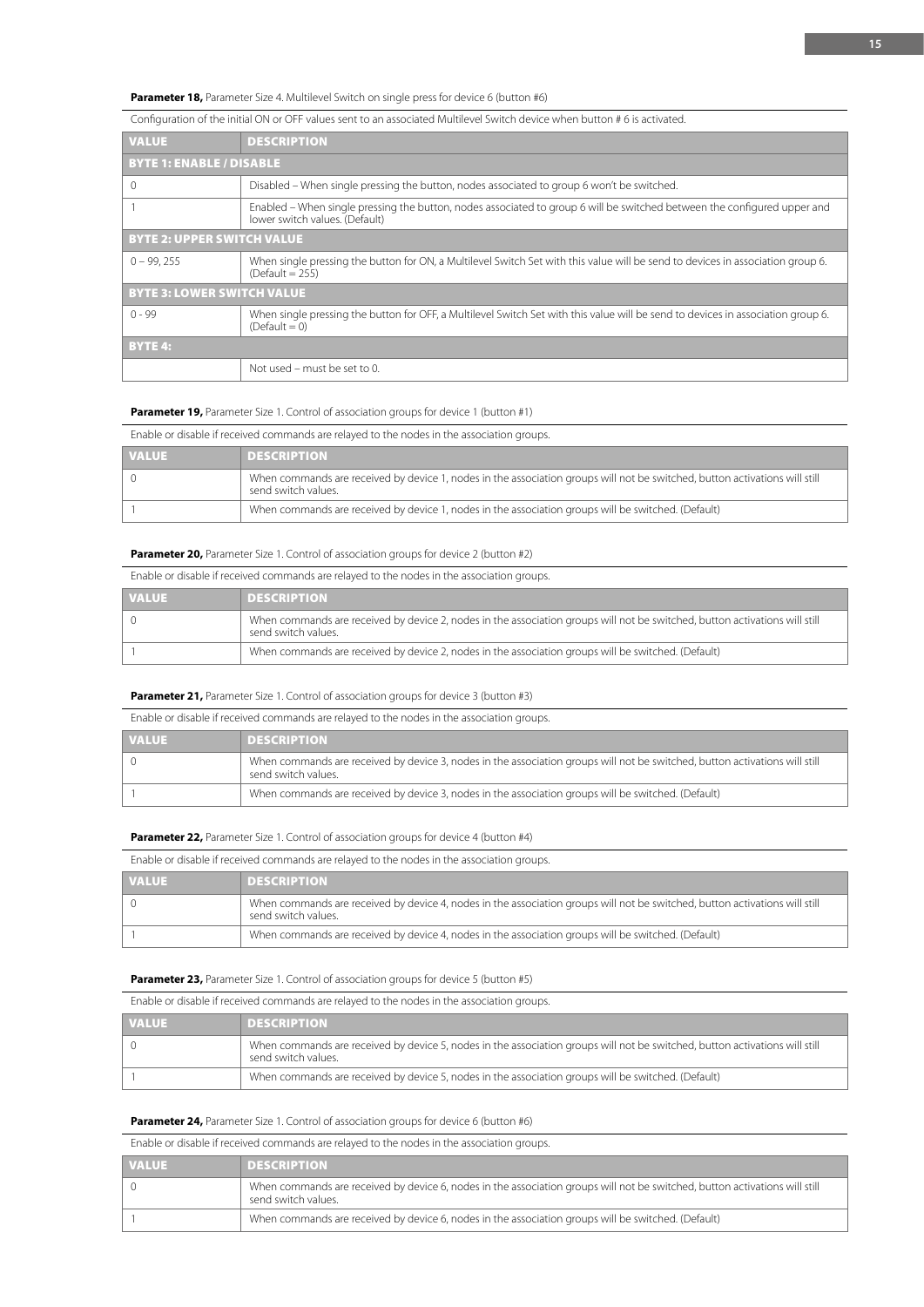# **Parameter 25,** Parameter Size 1. Backlight control.

| Configuration of backlight control. |                                                                                               |
|-------------------------------------|-----------------------------------------------------------------------------------------------|
| <b>VALUE</b>                        | <b>DESCRIPTION</b>                                                                            |
|                                     | Backlight is only controlled by <b>Indicator Command Class</b> – commands send to endpoint 0. |
|                                     | Backlight is turned on for 5 seconds when a button is pressed. (Default)                      |

## **Parameter 26, Parameter Size 1. Basic Set for endpoint 0.**

| Enable or disable that Basic Set commands to the root device will be able to control the backlight. |                                                                        |
|-----------------------------------------------------------------------------------------------------|------------------------------------------------------------------------|
| <b>VALUE</b>                                                                                        | <b>DESCRIPTION</b>                                                     |
|                                                                                                     | Basic Set commands to endpoint 0 is forwarded to endpoint 1 (Default). |
|                                                                                                     | Basic Set commands to endpoint 0 controls backlight (on/off).          |

#### Parameter 27, Parameter Size 1. Non-secure commands for AG in logical device 1.

Specifies that commands to devices in the association groups for logical device 1 is sent non-secure. This parameter is only relevant if ZHC5002 is included secure. See chapter regarding ZHC5002 included secure.

| <b>VALUE</b> | <b>DESCRIPTION</b>                              |
|--------------|-------------------------------------------------|
| 0            | No commands are sent non-secure.                |
| 0x01         | Not used.                                       |
| 0x02         | Basic Report is sent non-secure.                |
| 0x04         | Basic Set is sent non-secure.                   |
| 0x08         | Binary Switch Set is sent non-secure.           |
| 0x10         | Binary Toggle Switch Set is sent non-secure.    |
| 0x20         | Multilevel Switch commands are sent non-secure. |

#### **Parameter 28, Parameter Size 1. Non-secure commands for AG in logical device 2.**

Specifies that commands to devices in the association groups for logical device 2 is sent non-secure. This parameter is only relevant if ZHC5002 is included secure. See chapter regarding ZHC5002 included secure.

| <b>VALUE</b> | <b>DESCRIPTION</b>                              |
|--------------|-------------------------------------------------|
|              | No commands are sent non-secure.                |
| 0x01         | Not used.                                       |
| 0x02         | Basic Report is sent non-secure.                |
| 0x04         | Basic Set is sent non-secure.                   |
| 0x08         | Binary Switch Set is sent non-secure.           |
| 0x10         | Binary Toggle Switch Set is sent non-secure.    |
| 0x20         | Multilevel Switch commands are sent non-secure. |

#### **Parameter 29, Parameter Size 1. Non-secure commands for AG in logical device 3.**

Specifies that commands to devices in the association groups for logical device 3 is sent non-secure. This parameter is only relevant if ZHC5002 is included secure. See chapter regarding ZHC5002 included secure.

| <b>VALUE</b> | <b>DESCRIPTION</b>                              |
|--------------|-------------------------------------------------|
| $\mathbf 0$  | No commands are sent non-secure.                |
| 0x01         | Not used.                                       |
| 0x02         | Basic Report is sent non-secure.                |
| 0x04         | Basic Set is sent non-secure.                   |
| 0x08         | Binary Switch Set is sent non-secure.           |
| 0x10         | Binary Toggle Switch Set is sent non-secure.    |
| 0x20         | Multilevel Switch commands are sent non-secure. |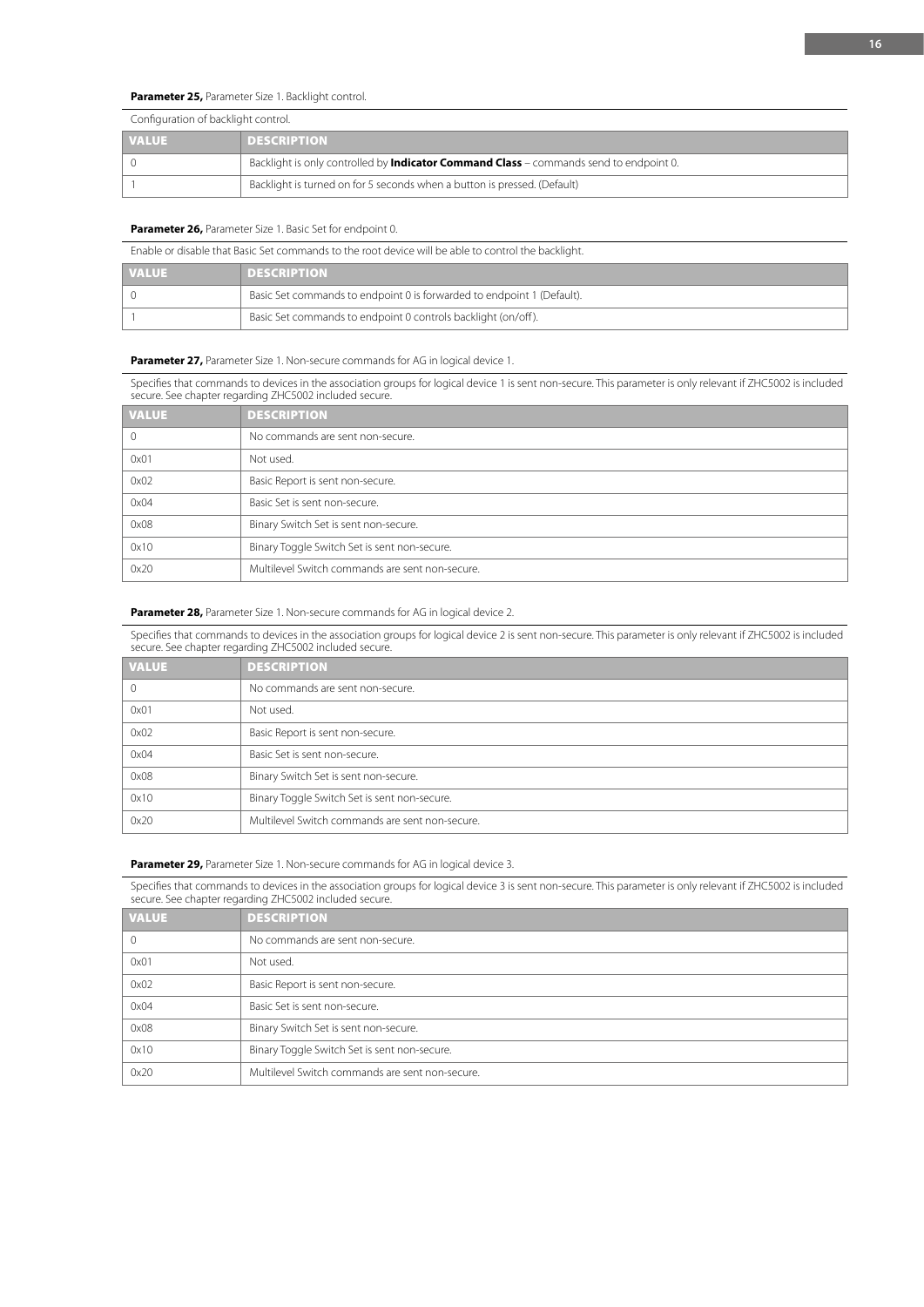**Parameter 30, Parameter Size 1. Non-secure commands for AG in logical device 4.** 

Specifies that commands to devices in the association groups for logical device 4 is sent non-secure. This parameter is only relevant if ZHC5002 is included secure. See chapter regarding ZHC5002 included secure.

| <b>VALUE</b> | <b>DESCRIPTION</b>                              |
|--------------|-------------------------------------------------|
| 0            | No commands are sent non-secure.                |
| 0x01         | Not used.                                       |
| 0x02         | Basic Report is sent non-secure.                |
| 0x04         | Basic Set is sent non-secure.                   |
| 0x08         | Binary Switch Set is sent non-secure.           |
| 0x10         | Binary Toggle Switch Set is sent non-secure.    |
| 0x20         | Multilevel Switch commands are sent non-secure. |

## Parameter 31, Parameter Size 1. Non-secure commands for AG in logical device 5.

Specifies that commands to devices in the association groups for logical device 5 is sent non-secure. This parameter is only relevant if ZHC5002 is included secure. See chapter regarding ZHC5002 included secure.

| <b>VALUE</b> | <b>DESCRIPTION</b>                              |  |
|--------------|-------------------------------------------------|--|
| $\mathbf{0}$ | No commands are sent non-secure.                |  |
| 0x01         | Not used.                                       |  |
| 0x02         | Basic Report is sent non-secure.                |  |
| 0x04         | Basic Set is sent non-secure.                   |  |
| 0x08         | Binary Switch Set is sent non-secure.           |  |
| 0x10         | Binary Toggle Switch Set is sent non-secure.    |  |
| 0x20         | Multilevel Switch commands are sent non-secure. |  |

#### Parameter 32, Parameter Size 1. Non-secure commands for AG in logical device 6.

Specifies that commands to devices in the association groups for logical device 6 is sent non-secure. This parameter is only relevant if ZHC5002 is included secure. See chapter regarding ZHC5002 included secure.

| <b>VALUE</b> | <b>DESCRIPTION</b>                              |
|--------------|-------------------------------------------------|
|              | No commands are sent non-secure.                |
| 0x01         | Not used.                                       |
| 0x02         | Basic Report is sent non-secure.                |
| 0x04         | Basic Set is sent non-secure.                   |
| 0x08         | Binary Switch Set is sent non-secure.           |
| 0x10         | Binary Toggle Switch Set is sent non-secure.    |
| 0x20         | Multilevel Switch commands are sent non-secure. |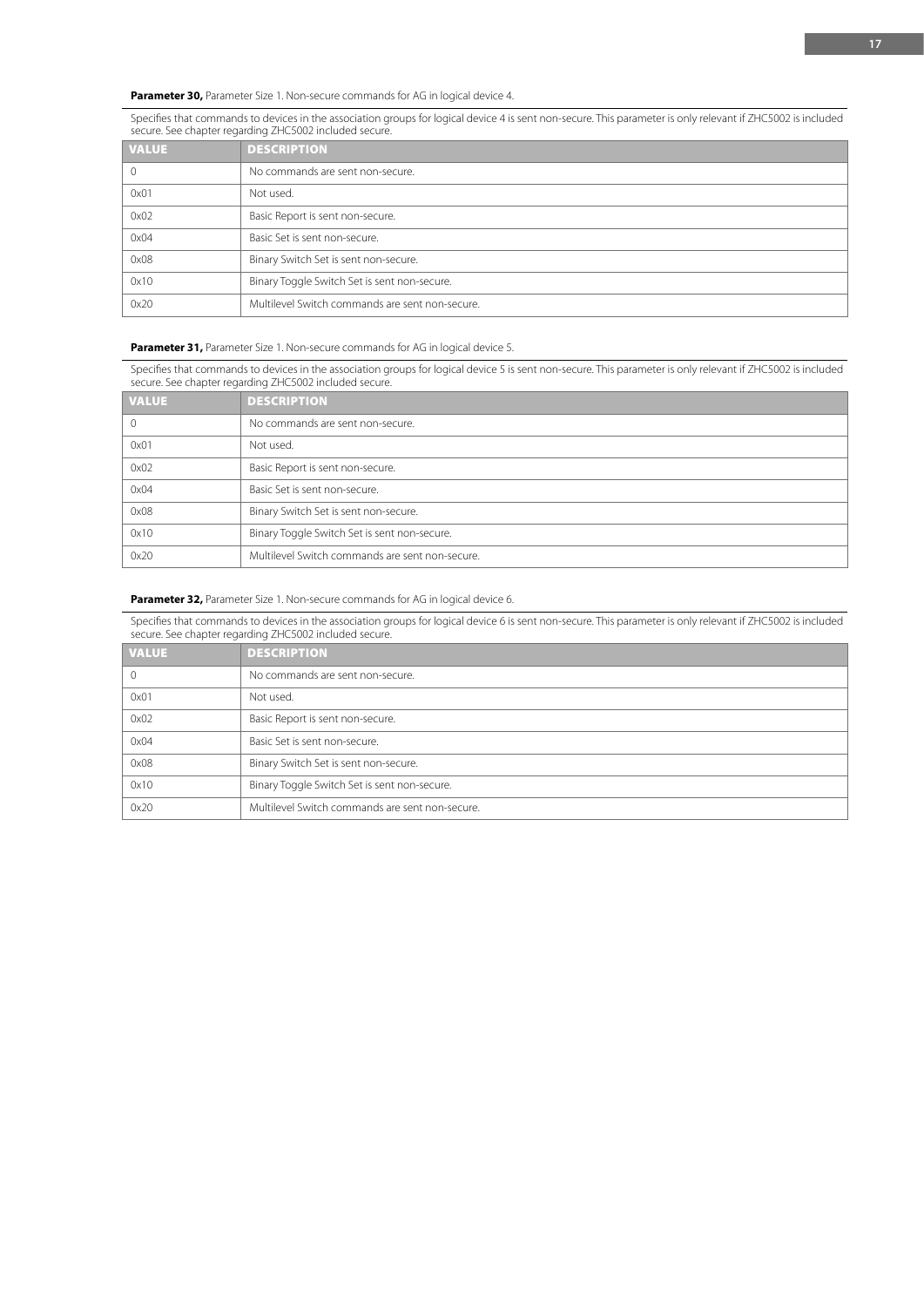# **12. COMMAND CLASSES**

# **SUPPORTED COMMAND CLASSES**

- 
- Association (version 2)<br>• Association Group Information (version 1)
- Multi Channel Association (version 2)
- Version (version 2)<br>• Security (version 1)
- 
- 
- 
- Configuration (version 1)<br>• Manufacturer Specific (version 2)<br>• Z-Wave Plus Information (version 2)<br>• Device Reset Locally (version 1)<br>• Multilevel Switch (version 1)<br>• Firmware Update (version 2)
- 
- 
- 
- 
- Multi Channel (version 4)
- 
- Basic (version 2)<br>• Binary Switch (version 1)
- Binary Toggle Switch (version 1)
- Multi Level Switch (version 4)
- Indicator (version 2)
- Central Scene (version 2)

# **CONTROLLED COMMAND CLASSES**

- Basic (version 2)
- Binary Switch (version 1)
- Binary Toggle Switch (version 1)
- Multilevel Switch (version 4)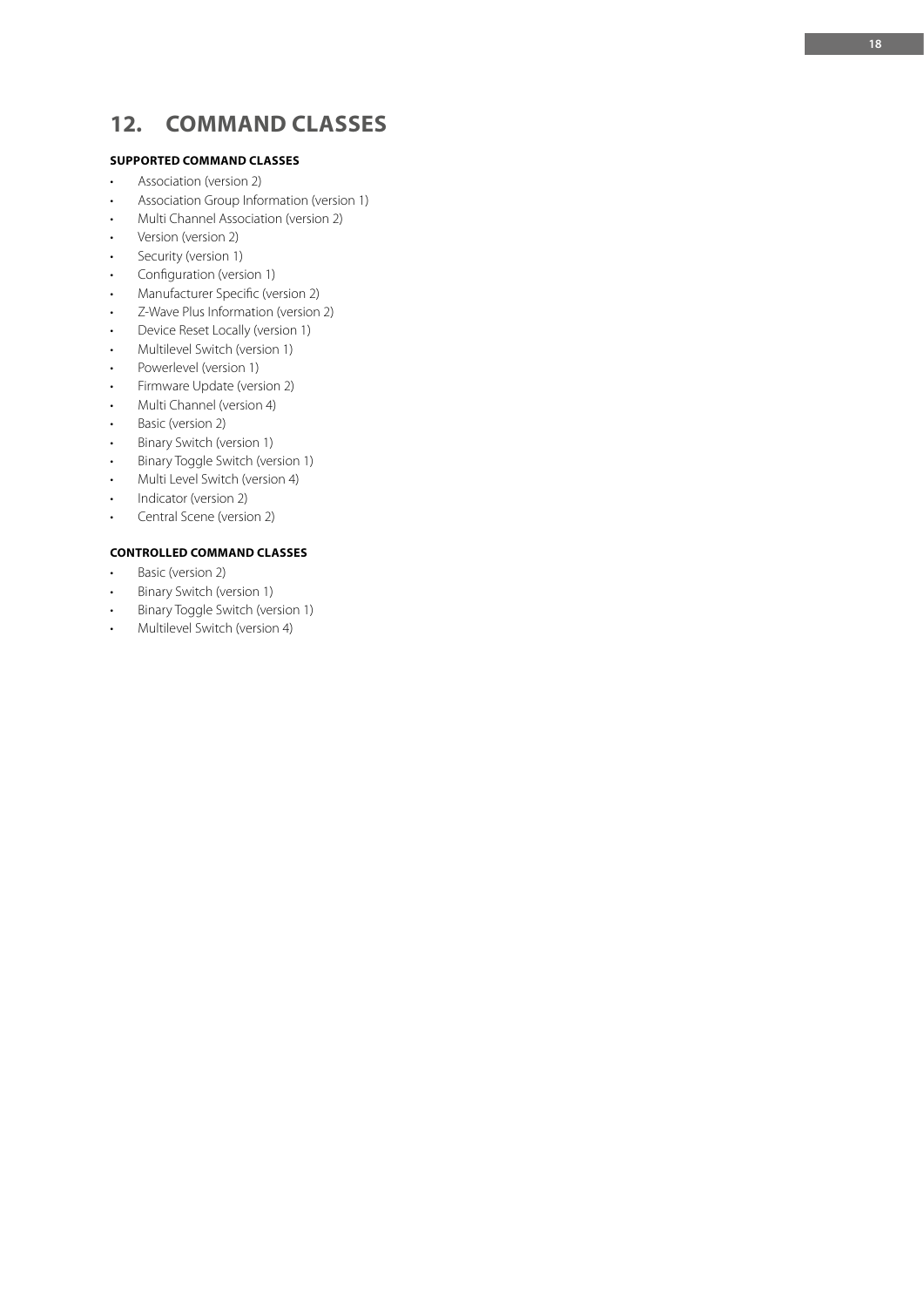# **13. TECHNICAL DATA**

 $\blacksquare$ 

| Power Supply           | 230V 50 Hz                                 |
|------------------------|--------------------------------------------|
| Power Consumption      | 0.8 W / 0.3 W standby                      |
| Attachable Load        | 1000 W resistive / 200 VA inductive        |
| Fuse                   | T5A (not replaceable by customer)          |
| Wire sizes             | $0.252.5$ mm <sup>2</sup> / 24  12 AWG     |
| Stripping length       | 8-10 mm $\longrightarrow$ $\longleftarrow$ |
| Micro-gap              | μ                                          |
| Approvals              | CE                                         |
|                        | EN 50491-3: 2009                           |
|                        | EN 60669-2: 2004                           |
| Explorer Frame Support | Yes                                        |
| <b>SDK</b>             | 6.61.00                                    |
| Device Type            | Slave with routing capabilities            |
| Generic Device Class   | <b>Binary Switch</b>                       |
| Specific Device Class  | Binary Power Switch                        |
| Routing                | Yes                                        |
| <b>FLIRS</b>           | <b>No</b>                                  |
| Security               | Yes, SO                                    |
| Firmware Version       | 2.01                                       |

<u> 1989 - Jan Samuel Barbara, marka a shekara ta 1989 - An tsara tsara tsara tsara tsara tsara tsara tsara tsar</u>